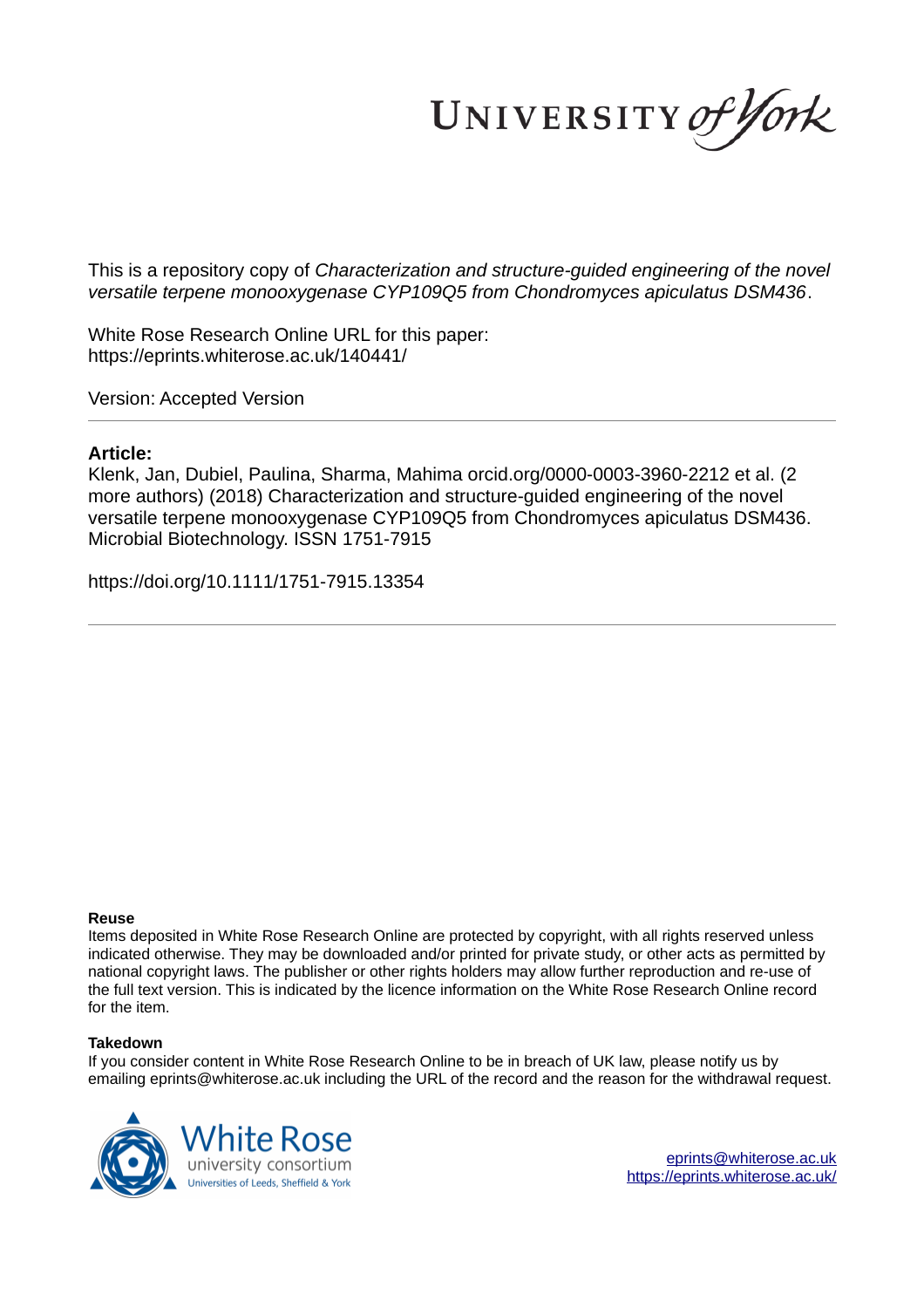# **Characterization and structure-guided engineering of the novel versatile terpene monooxygenase CYP109Q5 from** *Chondromyces apiculatus* **DSM436**

Jan M. Klenk,<sup>1</sup> Paulina Dubiel,<sup>2</sup> Mahima Sharma,<sup>2</sup> Gideon Grogan,<sup>2</sup> and Bernhard Hauer <sup>1\*</sup>

<sup>1</sup> Institute of Biochemistry and Technical Biochemistry, University of Stuttgart, Germany

<sup>2</sup> Department of Chemistry, University of York, Heslington, York, YO10 5DD, United Kingdom

## **Running title**: **Characterization and engineering of CYP109Q5**

**Correspondence**: Prof. Bernhard Hauer, Institute of Biochemistry and Technical Biochemistry, University of Stuttgart, Allmandring 31, 70569 Stuttgart, Germany. E-mail: [bernhard.hauer@itb.uni](mailto:bernhard.hauer@itb.uni-stuttgart.de)[stuttgart.de.](mailto:bernhard.hauer@itb.uni-stuttgart.de) Tel: +49 711 685 63193

## **Summary**:

One of the major challenges in chemical synthesis is the selective oxyfunctionalization of non-activated C-H bonds, which can be enabled by biocatalysis using cytochrome P450 monooxygenases. In this study, we report on the characterization of the versatile CYP109Q5 from *Chondromyces apiculatus* DSM436, which is able to functionalize a wide range of substrates (terpenes, steroids and drugs), including the ring of β-ionone in non-allylic positions. The crystal structure of CYP109Q5 revealed flexibility within the active site pocket that permitted the accommodation of bulky substrates, and enabled a structure-guided approach to engineering the enzyme. Some variants of CYP109Q5 displayed a switch in selectivity towards the non-allylic positions of β-ionone, allowing the simultaneous production of 2- and 3-hydroxy-β-ionone, which are chemically challenging to synthesize and are important precursors for carotenoid synthesis. An efficient whole-cell system finally enabled the production of up to 0.5 g  $L^{-1}$  hydroxylated products of β-ionone; this system can be applied to product identification in further biotransformations. Overall, CYP109Q5 proved to be highly evolvable and active. The studies in this work demonstrate that, using rational mutagenesis, the highly versatile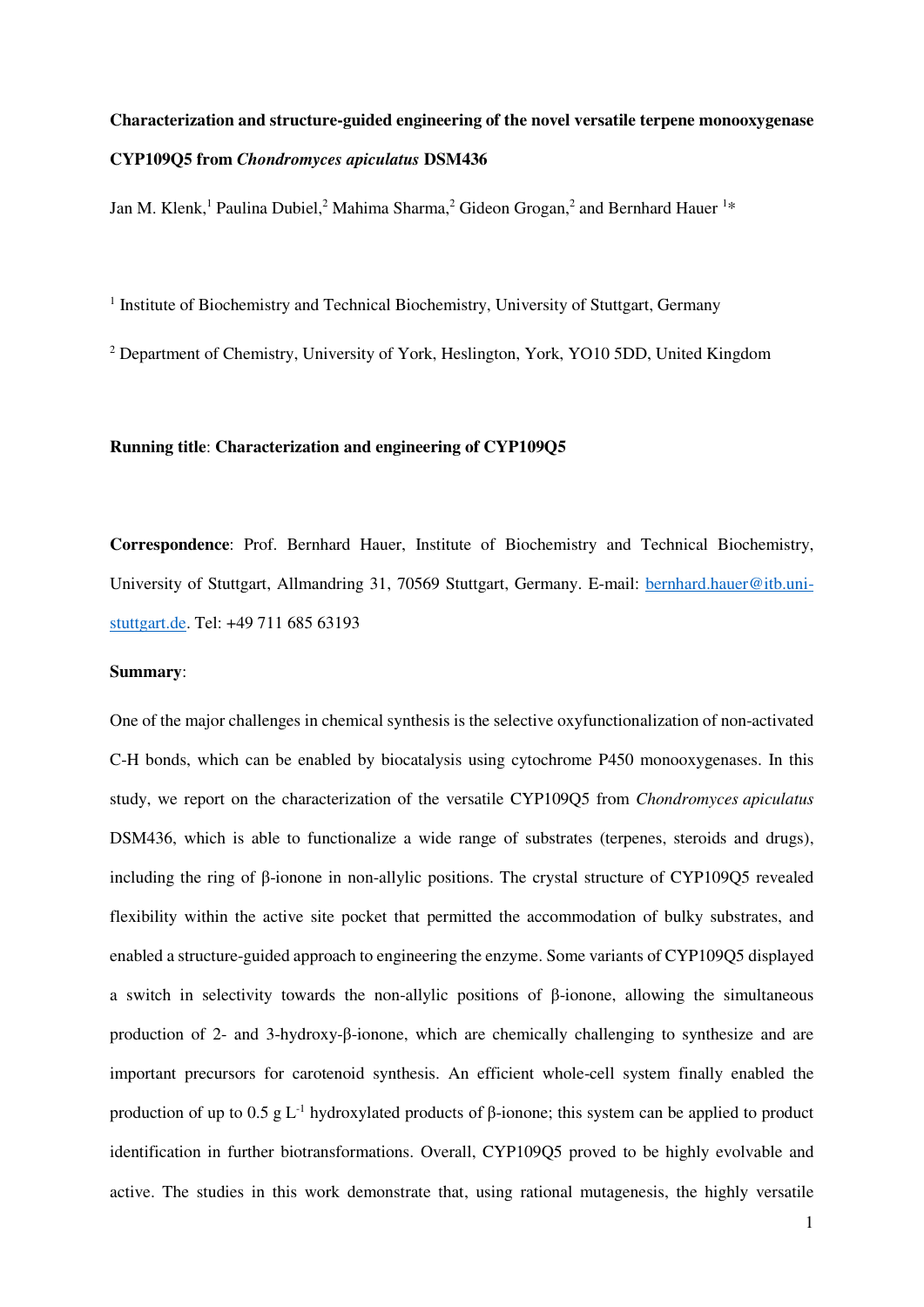CYP109Q5 generalist can be progressively evolved to be an industrially valuable specialist for the synthesis of specific products.

#### **Introduction**:

In modern oxidative biocatalysis, the enzyme class of cytochrome P450 monooxygenases (P450s) represents an environmentally friendly alternative to chemical synthesis, which often proceeds under harsh reaction conditions and with limited selectivity (Urlacher and Girhard, 2012). With more than 5000 cloned members, P450s represent a large enzyme superfamily that can be found in all kingdoms of life (Nelson, 2011). The ability to integrate molecular oxygen selectively into non-activated carbonhydrogen bonds under mild reaction conditions (RT, atmospheric pressure) makes P450 monooxygenases especially attractive for applications in chemical syntheses (Breuer *et al.*, 2004; Urlacher and Girhard, 2012). In Nature, P450s play a crucial role in cell metabolism, for example in terpenoid biosynthesis. Here, terpene molecules are functionalized by P450s, thereby creating a greater diversity in the organisms (Janocha *et al.*, 2015). Through the variability of evolved P450 enzymes (over 50,000 sequences), nature provides strategies to oxyfunctionalize specific terpene molecules that can be further improved for implementation into natural or synthetic pathways. However, plant or fungal P450s are often difficult to express, and often possess low activities, thus an increasing number of microbial enzymes is necessary to expand the P450 toolbox in terpene chemistry (Urlacher and Schmid, 2006).

In recent times, numerous concepts have been developed in order to identify new biocatalysts with desirable properties (Bornscheuer *et al.*, 2012; Davids *et al.*, 2013). The classical strategy is to search for organisms that can already catalyze the desired reaction, either to identify the responsible enzymes for heterologous expression or to adapt the organism to better performance by strain engineering. Furthermore, the number of available P450 sequences that are involved in diverse metabolic pathways is increasing due to the rapid sequencing of genomes (Urlacher and Girhard, 2012). Metagenomic libraries can also be exploited to rapidly display a wide variety of different naturally occurring enzymes to screen for desired properties (Cook *et al.*, 2016). The constant progress in gene synthesis technology accelerates this strategy, since codon-optimized variants of the genes are thus readily available for many expression systems. Particularly promising, however, is a combination of this concept with the classical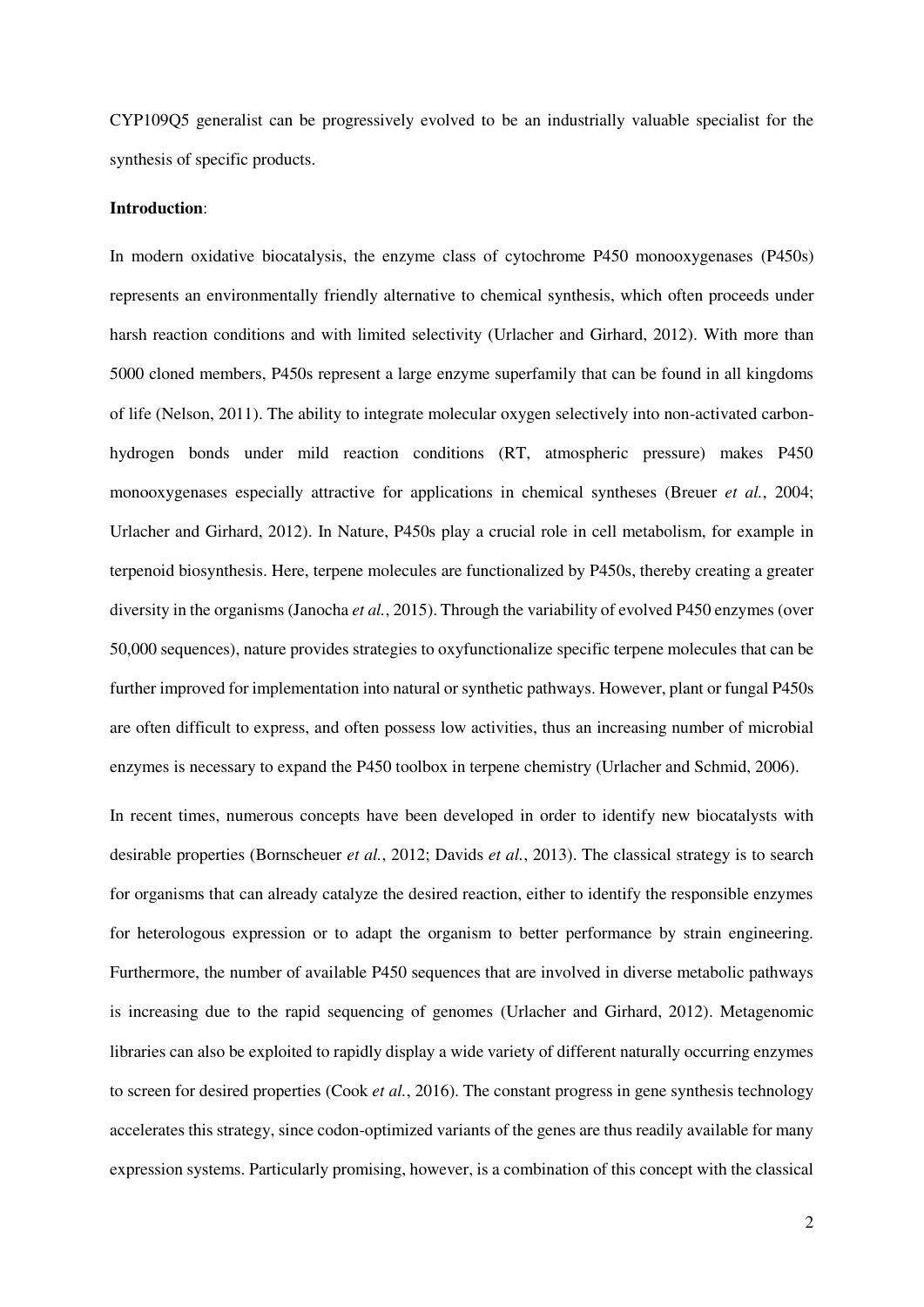search among organisms in order to identify wild-type enzymes. Organisms with special secondary metabolism, such as the myxobacterium *Sorangium cellulosum* So ce56, can serve as interesting sources for P450 monooxygenases (Shimkets *et al.*, 2006; Schneiker *et al.*, 2007; Khatri, Hannemann, *et al.*, 2011). Based on already characterized P450s, the search for homologous enzymes in databases may also lead to a more targeted metagenome analysis. Closely related P450s with an amino acid sequence identity greater than 40% can be grouped into families and often possess similar functions due to their high conservation in the active site (Scheps *et al.*, 2011). In addition to new biocatalysts, protein engineering provides opportunities to extend the application spectrum of previously known P450s to modify enzyme properties such as selectivity, activity or substrate specificity (Whitehouse *et al.*, 2012; Hoffmann *et al.*, 2016).

Terpenes represent a large, versatile class of natural products whose structural diversity undergoes further diversification by the incorporation of functionalities such as oxyfunctionalization. In recent years, research attempted to find bacterial P450 enzymes for the production of such terpenoids for the flavor and fragrance industry (Daviet and Schalk, 2010). However, despite this, the functionalization of terpenes like sesquiterpenes (premnaspirodiene or bisabolene), or the non-allylic hydroxylation of the ionone ring of norisoprenoids like β-ionone, which would lead to high-value products such as 3-hydroxy-β-ionone, β-bisabolol or the antifungal phytoalexin solavetivone, are rarely or not yet realized. The extension of the putative biocatalyst spectrum to access valuable or even novel terpenoids is thus highly desired in the flavor and fragrance industry.

In this study, we aimed to enlarge the set of P450 biocatalysts for terpene oxyfunctionalization. Here, we report on the identification, expression, biochemical and structural characterization as well as enzyme engineering of CYP109Q5 from the myxobacterium *Chondromyces apiculatus* DSM 436. This enzyme was able to functionalize a diverse set of substrates ranging from monoterpenes over sesquiterpenes to steroids. By applying enzyme engineering based on the crystal structure of CYP109Q5, regioselectivity was shifted towards to the rarely observed non-allylic oxyfunctionalization of β-ionone. Finally, an efficient whole-cell system was developed, to give access to the hydroxylated β-ionone products.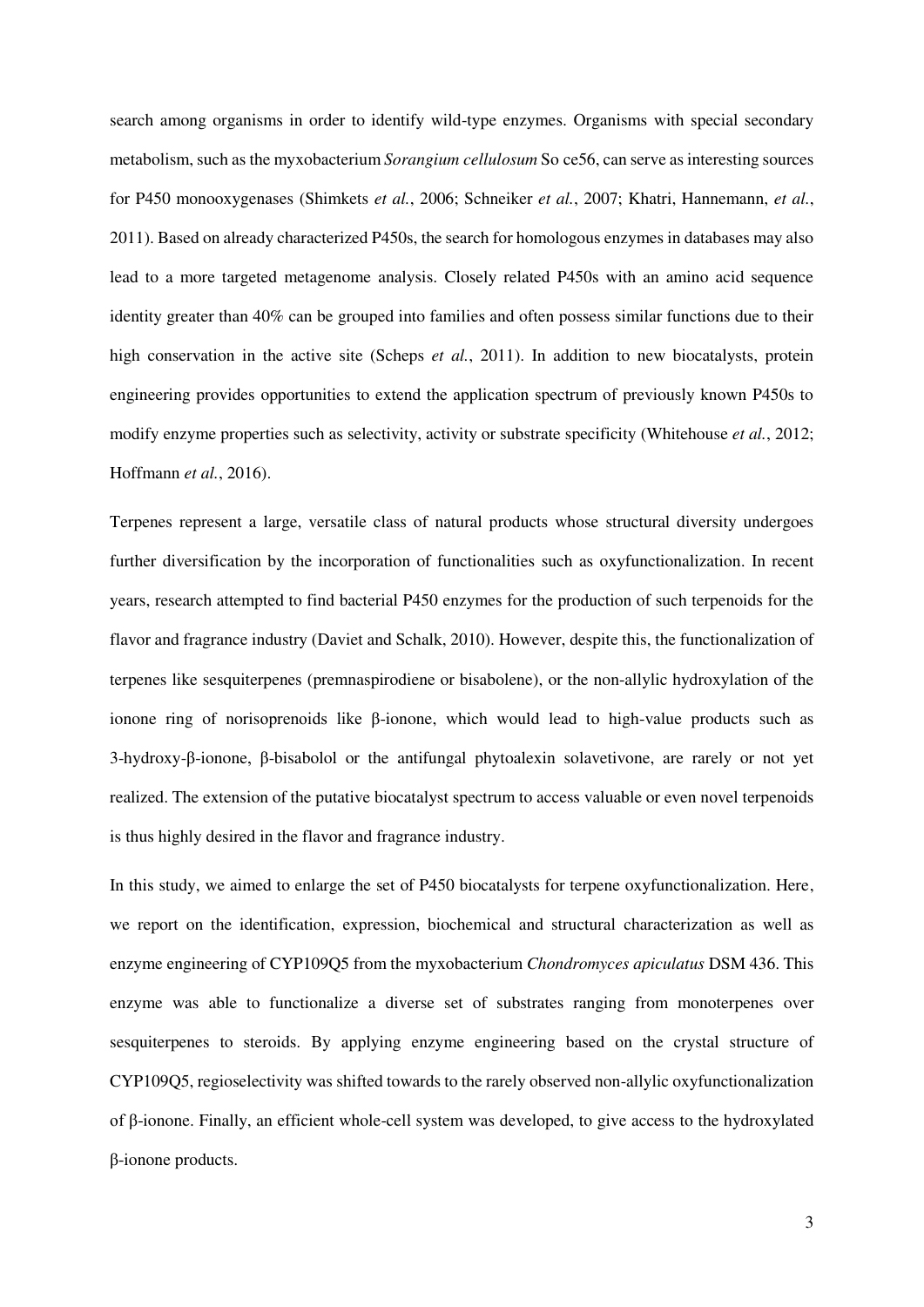# **Results:**

## *Identification, expression and purification of CYP109Q5*

Myxobacteria such as *S. cellulosum* have already been described as a source of a vast variety of different P450s, some of which exhibit activities towards terpenes. Therefore, we searched for myxobacteria related to *S. cellulosum* for which the genome sequences had been determined. Hereby, we chose *Chondromyces apiculatus* DSM436, which harbors 25 putative and yet uncharacterized P450s, suggesting excellent potential for enzyme discovery (Sharma *et al.*, 2018). In particular, one P450, attributed to the CYP109 family, was of interest because related P450s have been shown to hydroxylate terpenes (Table S1). *C. apiculatus* DSM436 was obtained from the DSMZ (DSM14612) and the genomic DNA isolated from cells grown on a VY/2 agar plate. The gene of CYP109Q5 was amplified by corresponding primers using PCR, purified on agarose gel and cloned using restriction sites into pET-28a(+). A more abundant stop codon for *E. coli* was also integrated with the aid of the amplification primers. However, only minor amounts of functional P450 could be expressed using *E. coli* BL21(DE3) or Rosetta(DE3). Accordingly, the genes were cloned into the alternative expression vectors  $pCW$ ori(+) and pBAD33 to examine the expression. Finally, despite the high GC content and the numerous rare codons in the gene, high expression of 1.33  $\mu$ mol L<sup>-1</sup> (cell culture) functional P450 could be achieved for CYP109Q5 using the pBAD33 vector in *E. coli* JW5510. For the following characterization, negatively charged CYP109Q5 was partially purified *via* anion exchange chromatography with a sodium chloride step gradient since no purification tag was present and subsequently analyzed by SDS-PAGE (Fig. S1 and S2). CO differential spectroscopy of the reduced protein revealed a typical Soret band at 450 nm of the sodium dithionate reduced P450 and a slight maximum at 420 nm belonging to non-correctly folded CYP109Q5 (Fig. S2). The usage of the arabinose-inducible pBAD system has thus enabled sufficient expression of functional CYP109Q5 which opened the possibility of further investigations.

#### *Reconstitution of P450 activity and determination of substrate spectrum*

First tests were carried out *in vitro* using three purified heterologous redox partner systems, CamA and CamB from *Pseudomonas putida*, FdR and FdX from *E. coli* JM109, or FdR in combination with AdX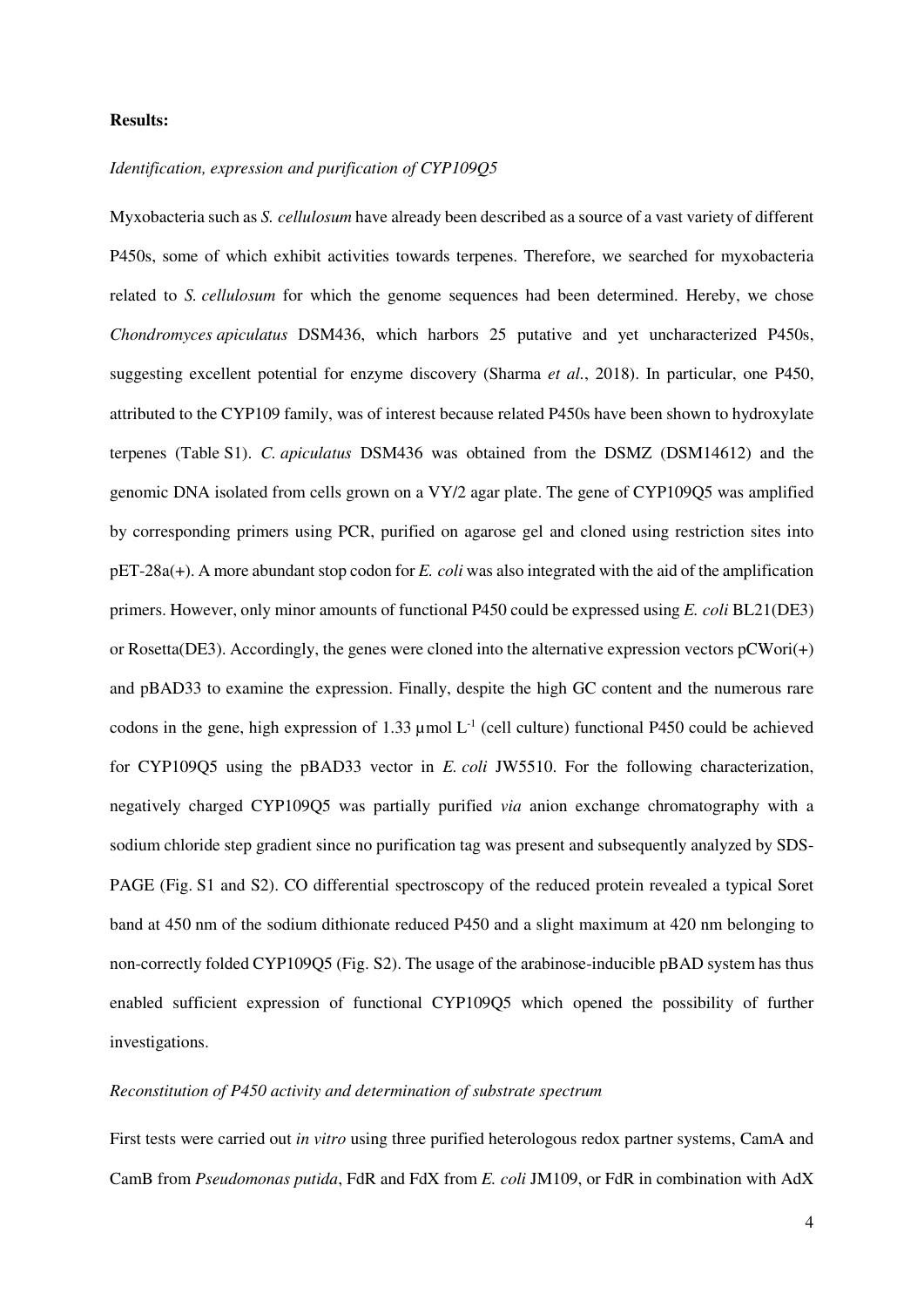(*bos taurus*) to increase the probability of successful activity reconstitution. Since the alreadycharacterized CYP109 members are able to oxyfunctionalize β-ionone, valencene and fatty acids, we focused on these substrates to find a functional combination with the redox partners. Interestingly, β-ionone and valencene were hydroxylated when electrons were delivered by CamA/CamB from *P. putida*, while only slight or no activity was observed with the combinations FdR/FdX and FdR/AdX, respectively. Therefore, CamA/CamB was used to investigate the substrate spectrum of CYP109Q5 (Fig. 1). In addition to different norisoprenoids, both, cyclic and acyclic monoterpenes, such as geranylacetone or limonene were hydroxylated by the enzyme. In addition, CYP109Q5 was able to hydroxylate *cis*-stilbene and ibuprofen, as well as a variety of sesquiterpenes such as α-humulene or βbisabolene. CYP109Q5 also exhibited activities towards diclofenac, mefenamic acid, nerolidol, camphor as well as the steroids progesterone and testosterone. The hydroxylation of fatty acids as characteristic of the CYP109 family was only achieved in traces with CYP109Q5 (Table S2). Overall, CYP109Q5 has thus shown to accept a broad spectrum of substrates with different functionalities and size.

## *Structure of CYP109Q5*

In order to prepare protein for X-ray crystallographic studies, the gene encoding CYP109Q5 was codon optimized for expression in *E. coli* and purchased from GenScript already ligated into pET-28a(+), equipping the protein with an N-terminal histidine tag. The gene was expressed in *E. coli* BL21(DE3) and purified using nickel affinity and gel filtration chromatography. Crystals of CYP109Q5 diffracted to 1.55 Å and were in the *P*211 space group, with one monomer in the asymmetric unit. Data collection and refinement statistics can be found in Table S3. The polypeptide chain was complete except for a region G165 to A175, constituting the 'FG loop', which could not be modelled presumably to its mobility (Fig. 2). The structure of CYP109Q5 was observed to adopt the classical P450 fold, and analysis using the DALI server (Holm and Laakso, 2016) suggested that the closest structural homolog was a vitamin D3 25-hydroxylase from *Pseudonocardia autotrophica* (PDB code 5GNL), with 36% sequence identity, and giving an rmsd of 1.5 Å over 362 C- $\alpha$  atoms. The major difference between the two enzyme structures was an extended loop between N58 and P77, which, in CYP109Q5, has folded up to meet the G-helix, possibly restricting access to the heme (Fig. 2). The active site cavity is large

5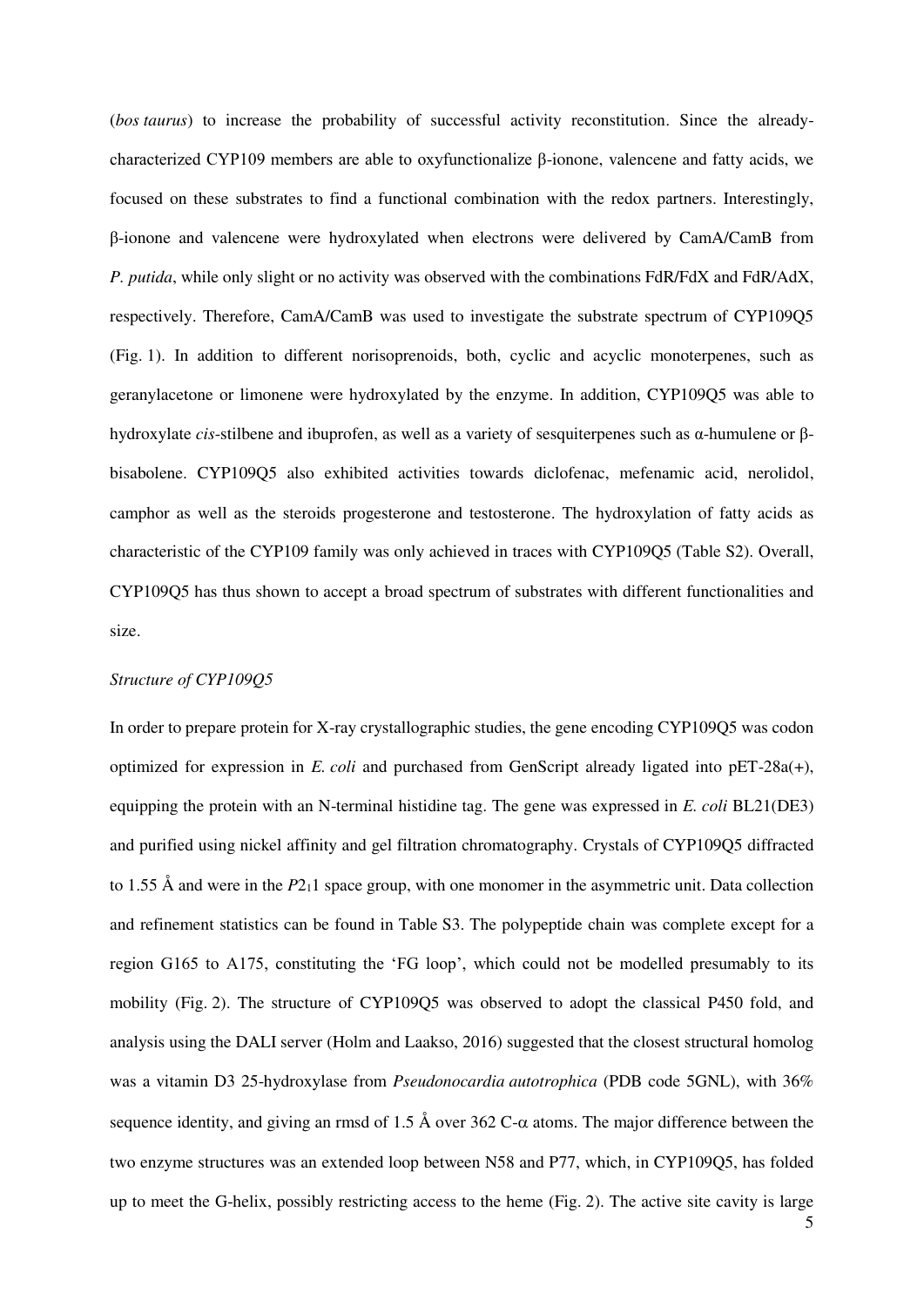and hydrophobic, with I232 and A236 at one side of the heme, and W61 and V80 brought to the other side of the substrate access channel by the movement of the N58-P77 loop. V80 corresponds to F87 in P450 BM3, which plays a crucial role in the determination of activity and selectivity (Whitehouse *et al.*, 2012). However, the position of W61, whose indole N atom is in contact with the heme propionate, is not a core element in the P450 superfamily and is thus special to the CYP109Q5 structure. The residue A280 is also part of the active site that is the fifth amino acid after the conserved ExxR motif the alteration of which also showed great influence on the enzyme properties (Seifert and Pleiss, 2009). In addition, a big cavity could be seen in the surface display which presumably enables the accommodation of bulky and/or long acyclic substrates (Fig. S3). Finally, the high resolution structure enabled us to precisely alter the enzyme properties by rational enzyme engineering.

## *Rational enzyme engineering of CYP109Q5*

By the use of CYP109Q5 from *C. apiculatus* DSM436, a diverse set of substrates such as terpenes as well as many other important compounds could be converted. More interestingly, besides the allylic 4 hydroxy-β-ionone, two further products with *m/z* of 208 corresponding to putative hydroxylation or epoxidation products was observed in the biotransformation with β-ionone as substrate. At this point, the approach of rational enzyme engineering was of great interest to influence the activity and selectivity positively for enabling determination of the exact structures. Furthermore, we also wanted to determine whether we can influence oxyfunctionalization of the sesquiterpenes. For this purpose, the crystal structure of CYP109Q5 was analyzed using a P450-3DM database and additionally, β-ionone as well as premnaspirodiene, were modelled into the active site using AutoDock VINA implemented in YASARA Structure (Trott and Olson, 2010). The result exhibiting the highest binding energy of 8.50 kcal mol<sup>-1</sup> for β-ionone and 7.93 kcal mol-1 for premnaspirodiene are shown in Fig. 3. Based on the analysis on hotspot regions in P450 enzymes and the contact to the docked substrates using the database, amino acid residues were selected for semi-rational mutagenesis (Fig. 3, *right*). In particular, hydrophobic amino acids of different sizes were chosen for mutation. The database also provided information about which amino acid distribution exists in the entire P450 superfamily at a specific position. A focused alignment (subset) with terpene-hydroxylating P450s was further used to determine amino acids occurring at the corresponding position. Besides V80, I232, A233 and A280 further amino acids close to the catalytically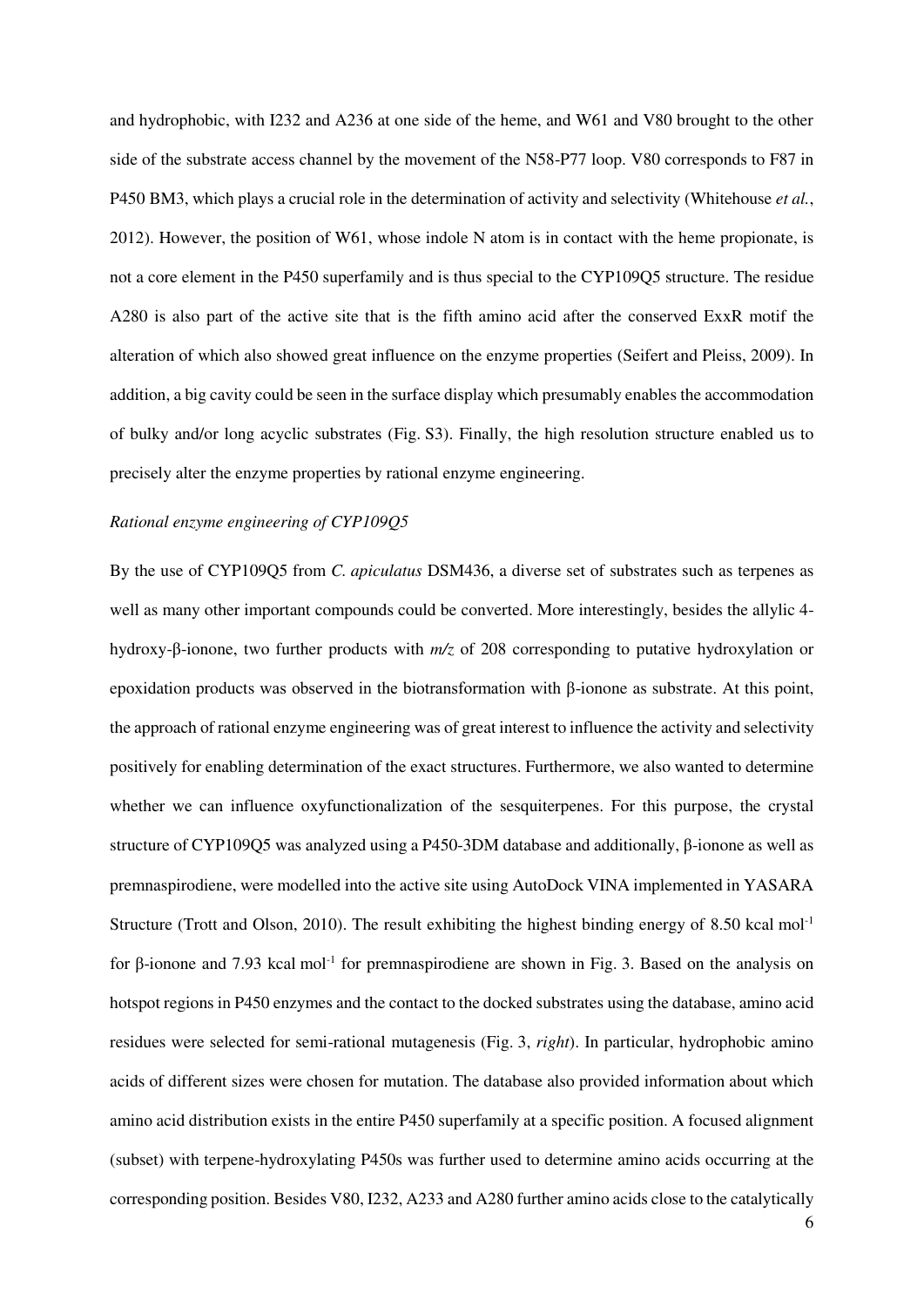active heme were also addressed (T237, I283 and T229). In total, 28 single variants were finally generated by the QuikChange® method using the pBAD33 construct carrying the native CYP109Q5 gene. All variants were heterologously expressed in *E. coli* strain JW5510 and tested for 24 h *in vitro* using cell lysate of the respective P450 variant with CamA/CamB as redox partners. The results with selected terpenes were analyzed and the effect of the exchange determined based on the product peak areas relative to the internal standard (Table S4, Fig. S4). As already observed with the wild-type enzyme, several products were detected over a reaction time of 24 h, the distribution of which sometimes differed significantly from that of the wild-type. Overall, the respective variant showed similar effects such as an increased activity with the different terpenes. Substitutions with the most impact on activity and/or selectivity after mutagenesis were V80G/A, T229S/L, T237S, A280I/V and I283L. The substitution of position V80 resulted in a strong effect on activity and selectivity. While the small hydrophobic amino acids glycine and alanine caused partial increase in activity with most of the terpenes, the activity decreased considerably over leucine to isoleucine compared to the wild-type (valine). The mutations T229L and T229S had a positive influence on activity and led to the largest change of product distribution in comparison to all variants. This could be observed especially with the norisoprenoids β-ionone and vinylionol. In the P450 3DM-superfamily (~ 38,000 sequences), 85% of the proteins exhibit a threonine at position 237, which is associated with  $O_2$  activation (Aikens and Sligar, 1994; Gober *et al.*, 2016). Threonine was therefore substituted by serine (6% of proteins), which had a positive effect on activity and selectivity. Investigating the influence of hydrophobic residues of varying size, hotspot position A280 was substituted correspondingly. While mutating A280 to leucine and phenylalanine resulted in a negative effect on the activity of CYP109Q5, A280I and A280V showed a strong increase in activity with a concomitant change in product distribution with most of the substrates. A similar positive effect could be achieved with the mutagenesis of position I283, in particular with the variant I283L. Since these exchanges are mostly located on the opposite side of the active pocket (Fig. 3), we investigated the combinations of the most promising variants focusing on the positions V80 and A280, thereby generating ten double variants the effects of which were analyzed similar to the single variants (Table S4). All the double variants, combining V80G or V80A and five replacements at position A280, had strong positive influences on the activity and selectivity of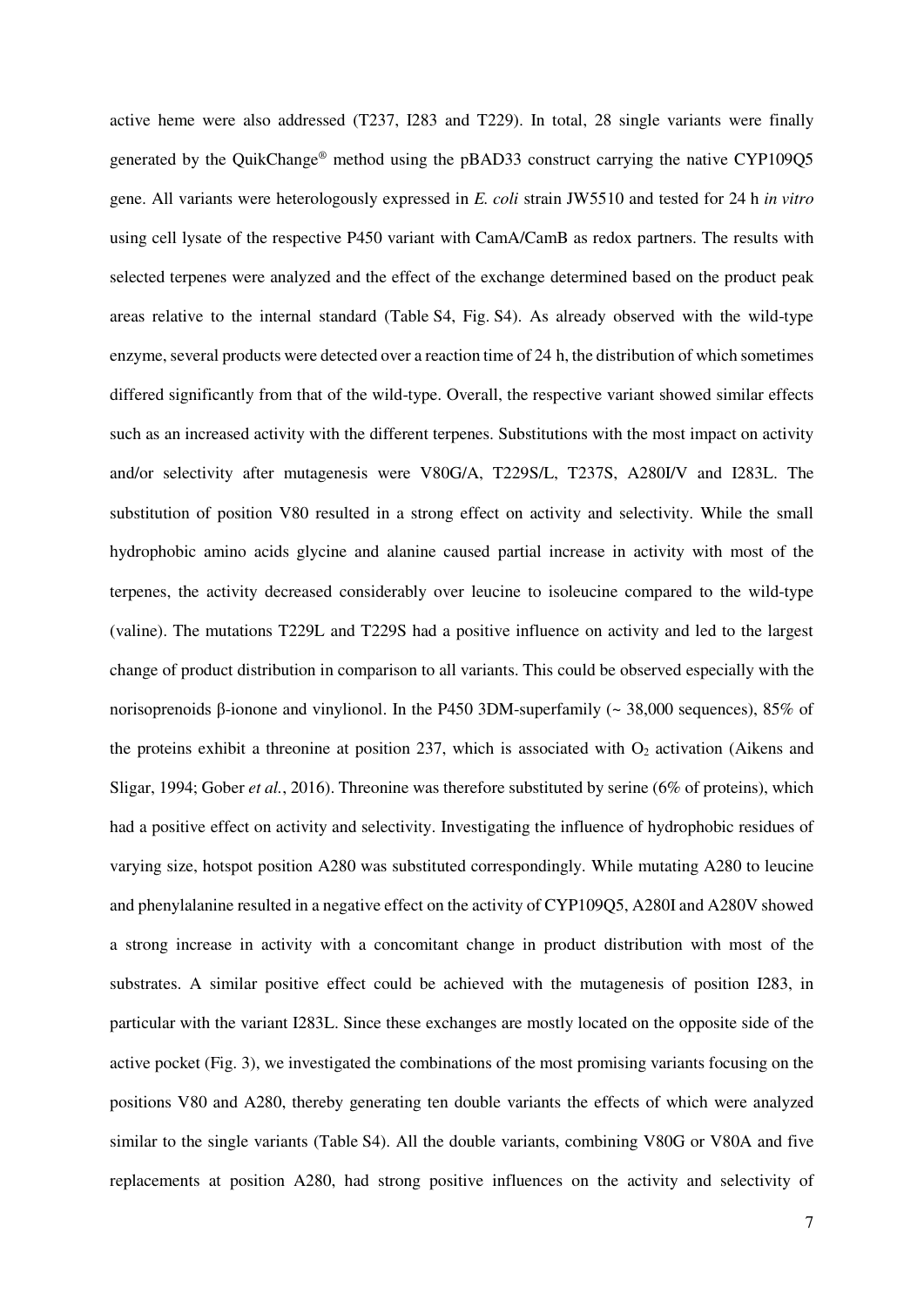CYP109Q5. Furthermore, increased activities were achieved with the double variants V80G/I283L and V80G/T237S, respectively. However, these variants showed low functional expression, characterized by a strong maximum at 420 nm in the CO difference spectrum (data not shown). For the double variants V80G/T229S and V80G/T229L, respectively, no actively folded P450 was obtained after expression. By contrast, the combination A280V/T229L could be well expressed and showed a strong positive effect on activity and selectivity compared to the wild-type.

## *In vitro characterization using partially purified enzyme*

For detailed *in vitro* characterization, eight variants showing the greatest effects in terms of activity and selectivity compared to the wild-type were selected. In total, four single variants (V80, A280I, A280V, I283L) and four double variants (V80A/A280I, V80A/A280L, V80G/A280I, A280V/T229L) were successfully partially purified by anion exchange chromatography and their concentration and functionality determined by CO difference spectroscopy (Table S5). The biotransformations with the partially purified variants and the wild-type were carried out for 2 h *in vitro* with CamA/CamB as redox partners with selected substrates (Fig. 4 and S4). For comparison, CYP109B1 from *B. subtilis* was also used, because the products of the biotransformations using this enzyme with β-ionone and valencene as substrates are known (Girhard *et al.*, 2010). Although purification and reduction of the reaction time reduced the by-product formation to a small extent, many different products and other oxidations were detected, which were finally analyzed by GC-FID and GC-MS. Using β-ionone as a substrate, similar activities were achieved with the different variants (Fig. 4). The wild-type formed  $0.75 \pm 0.04$  mM of hydroxylated products using 1 mM of β-ionone after 2 h reaction time. Interestingly, with some variants shifts in product distribution from the allylic product towards two further oxyfunctionalized products (*m/z* 208) were obtained confirming the previous lysate screenings. Using the variants, products such as P3 (A280I) as well as shifts to the product P4 (A280V/T229L) could be achieved. Similar shifts were observed with the other norisoprenoids such as vinylionol or β-damascone as substrates (Fig. S5). With the substrate premnaspirodiene, an approximately three-fold increase in activity could be obtained with the variants A280I and V80A/A280I compared to the wild-type. Both variants also catalyzed further oxidation to multiple oxyfunctionalized products (*m/z* 234). With the variants, the ratios of P2, P4 and P5 shifted rather than that new products were formed. The greatest increase in activity was measured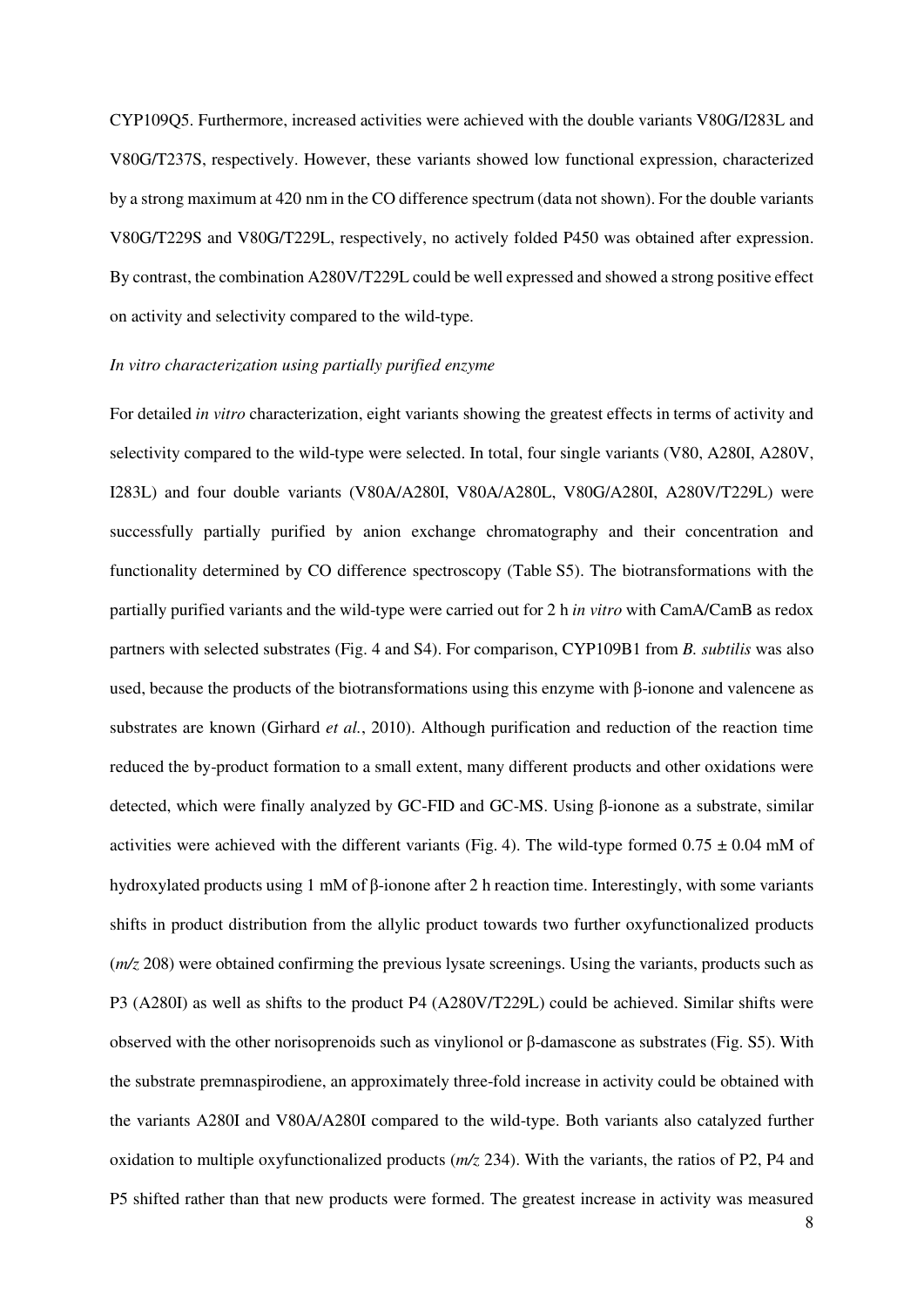with valencene as substrate (Fig. S5). An increase of up to ten times was achieved with variant V80A/A280I, which mainly showed further oxidation products of nootkatone. In biotransformations with possible products such as nootkatone and caryophyllene oxide, activity was generally higher than that of the similar non-oxyfunctionalized compounds α-humulene and valencene. In addition, other compounds such as diclofenac, mefenamic acid and aromadendrene were also tested and in some cases, high increase in activity, especially with the V80A/A280I variant, was observed (Fig. S5). With diclofenac, ibuprofen and mefenamic acid, respectively, 4'-hydroxydiclofenac, 2-hydroxyibuprofen and 3'-hydroxymethylmefenamic acid, respectively, were selectively formed using all variants. In total, high impact on selectivity and/or activity of the studied variants could be demonstrated compared to the CYP109Q5 wild-type.

#### *CYP109Q5 whole-cell biocatalyst*

Since for most of the terpenes no product standards are available, the identification of the products turned out to be difficult. First indications were obtained using GC-MS analysis, but these do not allow the exact structure elucidation. In order to generate sufficient product titers for solving the structure of unknown products, we constructed a dual-vector system consisting of pBAD33 carrying the P450 and the compatible pBAD18 vector including CamA/CamB, each under the same arabinose inducible promoter system in *E. coli* JW5510. The best result with the highest activity per cell was finally obtained by induction with 0.1% (*v*/*v*) L-arabinose and expression at 25°C overnight (Fig. S6). The experiments with CYP109Q5 were performed *in vivo* after expression in the dual-vector system with resting cells. High activities were achieved when β-ionone from a DMSO stock was used as substrate. For characterization of the products, the preparative biotransformations were carried out with the CYP109Q5 variant A280V/T229L, which showed high activity *in vitro* with a simultaneous shift of the product spectrum towards the previously unknown hydroxylated products (Fig. 4). In total, 0.5 g  $L^{-1}$  of the oxyfunctionalized products were generated in the preparative biotransformations in 100 mL scale after 24 h. Semi-preparative HPLC purification allowed the isolation of all three products efficiently for NMR analysis (Fig. S7). The main product (74%) was the allylically hydroxylated 4-hydroxy-βionone. The second product peak (7%) in the GC-FID or first in the semi-preparative HPLC turned out to be 3-hydroxy-β-ionone. Furthermore, 2-hydroxy-β-ionone was identified as a third product. Also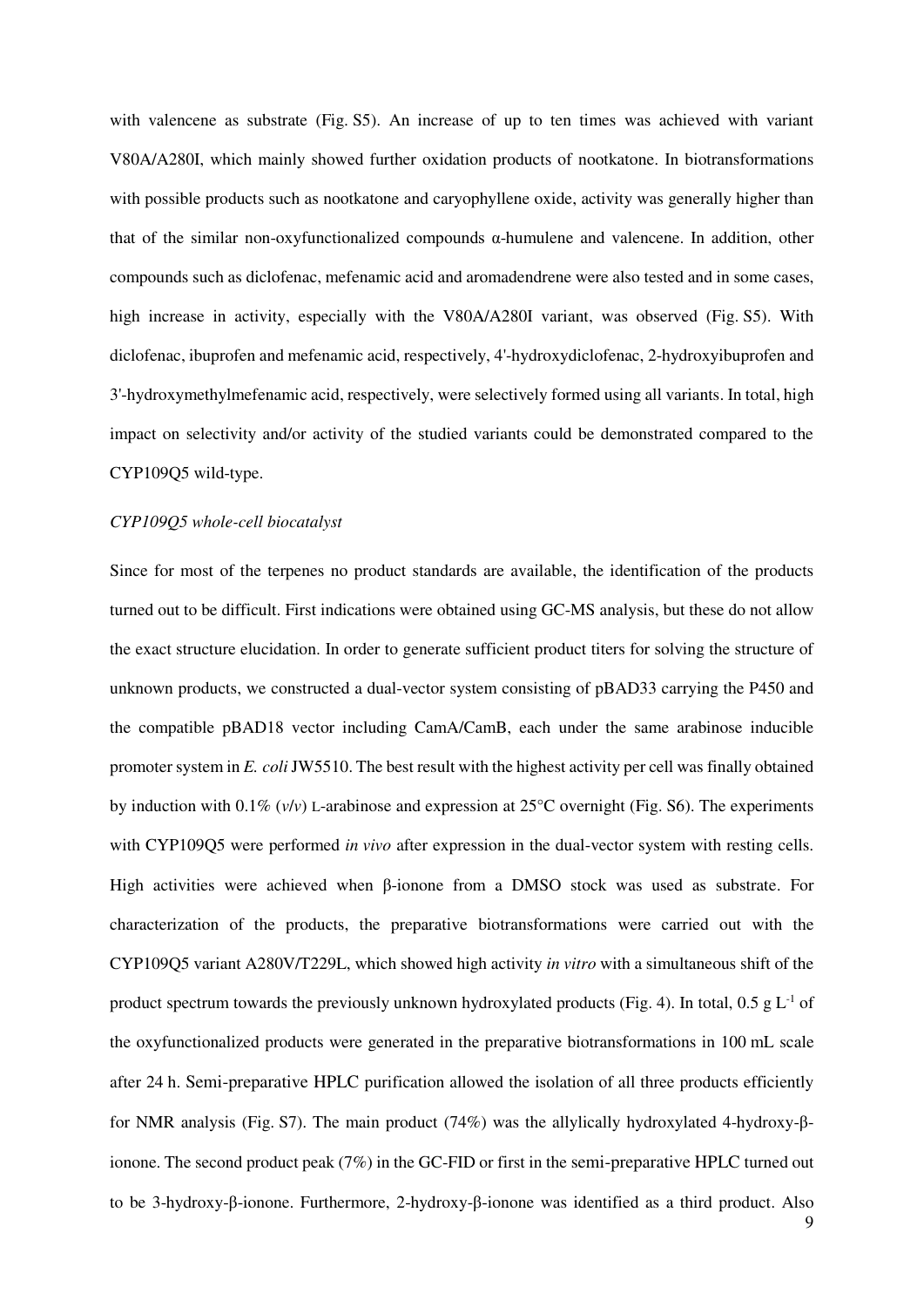hydroxylated in non-allylic position, it was formed as 19% proportion of the product mixture. In contrast to the *in vitro* reactions the whole-cell system finally produced sufficient amounts for the structure elucidation.

## **Discussion**:

In this work, we focused on the identification and further development of new P450 biocatalysts for the oxyfunctionalization of different terpenes. While many examples exist for the allylic hydroxylation of β-ionone and the hydroxylation of valencene, so far only a few P450s are known capable of accepting more bulky sesquiterpene candidates of the terpene spectrum (Janocha *et al.*, 2015). Instead of specialists, we were looking for generalists who can be used in manyfold ways in the fragrance and flavor industry. Depending on future application, biocatalysts can finally be transformed into a specialist with specific properties by protein engineering (Bornscheuer *et al.*, 2012; Otte and Hauer, 2015). P450s from a family or subfamily show often similar substrate spectra. For the identification of novel terpene hydroxylases we therefore searched for organisms that possess large numbers of potentially interesting P450s for the oxyfunctionalization of terpenes. Studies on the myxobacterium *S. cellulosum* So ce56 have already identified and characterized P450s, able to efficiently hydroxylate norisoprenoids and sesquiterpenes (Ly *et al.*, 2012; Schifrin *et al.*, 2015; Litzenburger and Bernhardt, 2016). Myxobacteria feature the largest bacterial genomes known today and a versatile secondary metabolism, making them particularly interesting for biotechnological applications (Schneiker *et al.*, 2007; Diez *et al.*, 2012). With *C. apiculatus*, a related myxobacterium, the P450s of which have not yet been investigated, was selected. Use of the strictly regulated pBAD33 expression vector was the key factor for the production of CYP109Q5 from *C. apiculatus* DMS436. It turned out that the activity reconstitution was enabled using CamA/CamB as heterologous redox partners which are thus suitable to supply electrons to multiple P450s (Bell *et al.*, 2010; Reisky *et al.*, 2018). The enzyme displayed a wide range of catalyzed reactions from diverse norisoprenoids, steroids, nonsteroidal anti-inflammatory drugs to mono- and sesquiterpenes (Fig. 1). Interestingly, CYP109Q5 showed only minimal activity with fatty acids, which distinguishes this enzyme from the CYP109 members that are actually declared as fatty acid hydroxylases, such as CYP109B1, CYP109C1, CYP109C2 or CYP109D1 (Girhard *et al.*, 2010; Khatri *et al.*, 2013). The amino acid sequence identity of this novel *C. apiculatus* enzyme is 39% to CYP109B1,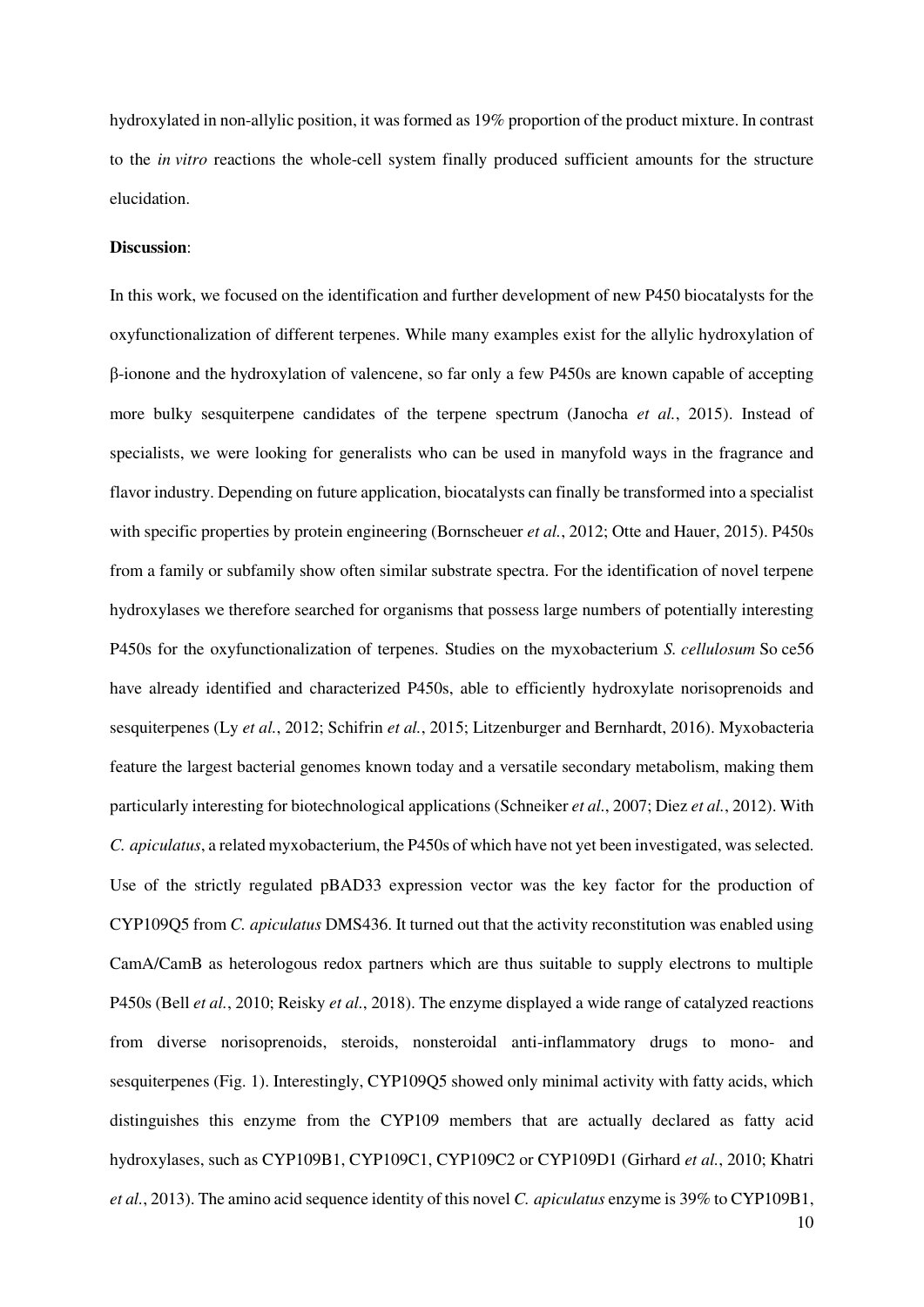44% to CYP109C1, 43% to CYP109C2 and 38% to CYP109D1. Studies on the steroid hydroxylating CYP109E1 from *B. megaterium* (36% identity to CYP109Q5) showed that this enzyme is more closely related to the steroid hydroxylase CYP106A1 in comparison to the already characterized CYP109 enzymes (Jóźwik *et al.*, 2016). Classification into a P450 family thus represents a strong evidence for a particular substrate spectrum; this is reflected by CYP109B1 and CYP109E1 that also functionalize a broad spectrum of substrates including steroids, fatty acids and terpenes (Girhard *et al.*, 2010; Putkaradze *et al.*, 2017). However, the preferences or natural substrates may differ in large and heterogeneous P450 families such as the CYP109 family.

A combined strategy of substrate docking, comparison with other terpene hydroxylases, and mutational data from the literature was used for rational enzyme design. At the same time, the focus was set on two important positions in P450s (V80 and A280), which should have a decisive influence on activity and selectivity. In particular, the substitutions at positions V80, T229, I283 and A280 showed a large positive influence on the activity and changed the product spectrum, while partly even an additive effect was detectable. Position 57 in the 3DM database (V80 in CYP109Q5) as well as the position five amino acid residues after the conserved ExxR motif (A280) point towards the heme. It can be assumed that these residues interact with all substrates, resulting in a high influence on the activity and selectivity. The positions I283 and T229 are further away from the catalytically active heme iron, nevertheless also in direct contact with the substrates, presumably affecting selectivity. As crucial position for orienting the substrates for regioselective oxidation, T229 was identified as equivalent position to human CYP2A6 (N297) (Di *et al.*, 2009). Finally, eight variants were selected, partially purified, and further characterized *in vitro* (Fig. 3 and S4). The reference CYP109B1 hydroxylated β-ionone exclusively in the allylic position, while with the wild-type and variants of CYP109Q5 two further hydroxylated byproducts could be identified. Hereby, the pBAD33/pBAD18 expression system proved to be extremely effective. The *in vivo* product formation of 0.5 g L-1 using CYP109Q5 A280V/T229L was far superior to that of similar systems, such as the P450s from *S*. *cellulosum* with titers in the lower mg L-1 range (Khatri, Bernhardt, *et al.*, 2011; Litzenburger and Bernhardt, 2016). Compared to the most active β-ionone-biocatalyst known today, CYP101B1 (0.83 g L<sup>-1</sup>), this is only a slightly lower titer (Hall and Bell, 2015). The ratio of the products was equivalent to that of the *in vitro* biotransformations. This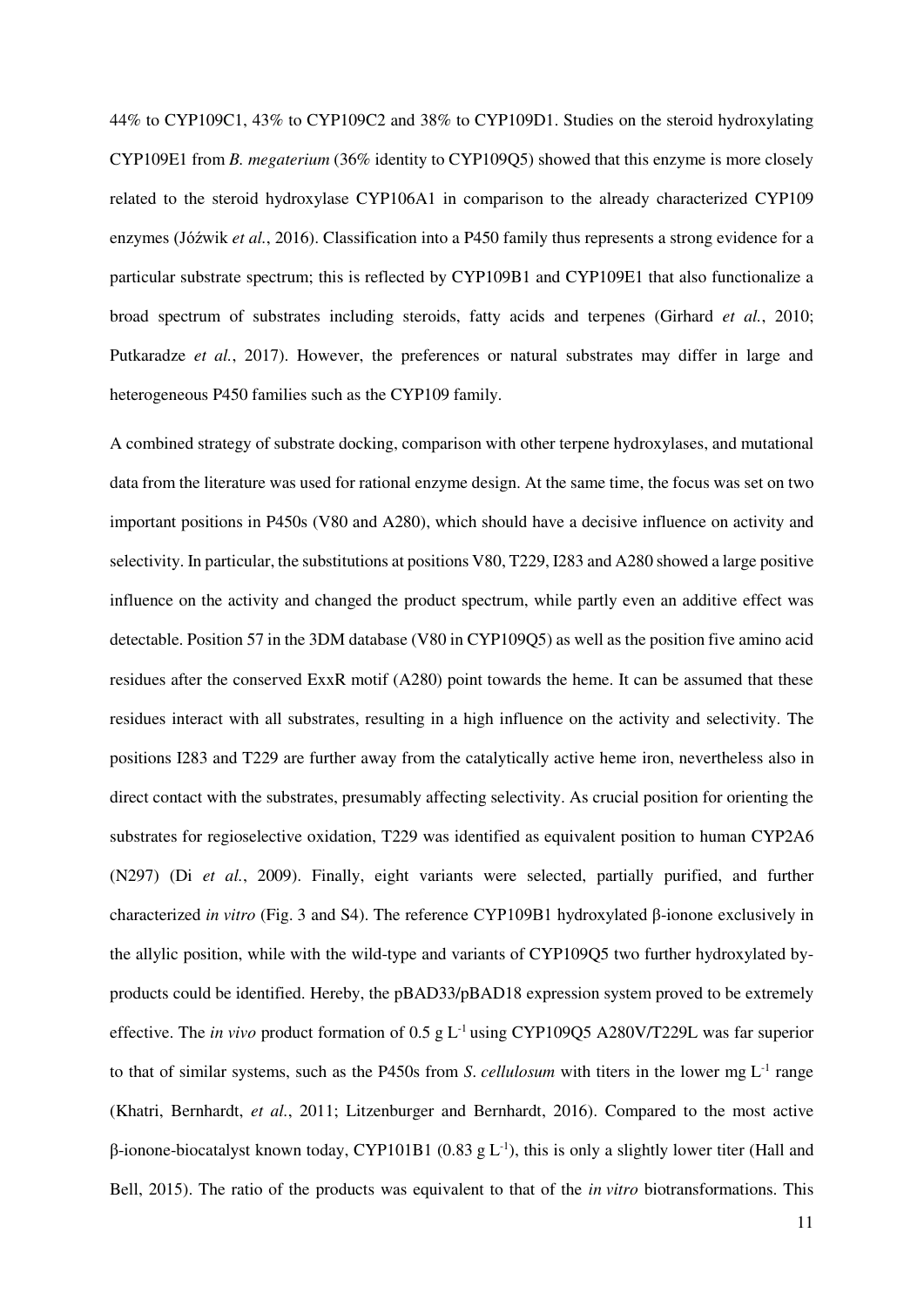finally allowed the purification and structure elucidation of the by-products formed by the CYP109Q5 variant A280V/T229L. Interestingly, in addition to the allylic oxidized main product, these two main by-products were found to be hydroxylated in non-allylic positions of the ionone ring (Fig. 5). With CYP101B1 and C1 from *Novosphingobium aromaticivorans* and CYP264B1 from *S*. *cellulosum* as exceptions (Bell *et al.*, 2010; Ly *et al.*, 2012), P450s usually hydroxylate in an allylic position (Table S6). Even excessive mutational studies with P450 BM3 have failed to yield any variants showing activity in the non-allylic position of norisoprenoids (Eiben *et al.*, 2006; Urlacher *et al.*, 2006; Venkataraman *et al.*, 2012). The reason for this is the reactivity of the positions in the ionone ring. The regioselectivity is mainly controlled by the bond dissociation energy and the steric accessibility. The two methyl groups on the ionone ring direct the oxidation to the more sterically accessible C3. The electronic activation of the allylic C-H bond (low dissociation energy) by the double bond on the ionone ring finally leads to an oxidation of the energetically favored C4 position (Khursan *et al.*, 1997; Gossauer, 2006; Janocha *et al.*, 2015). The oxyfunctionalization of the C2 and C3 positions on the ionone ring by CYP109Q5 thus represents a specialty. For the first time, the functionalization of all three positions was achieved, the product distribution of which could be shifted especially with the variants A280I and A280V/T229L by mutagenesis. While the A280V/T229L double variant formed 21% 2-hydroxy-β-ionone and 7% 3-hydroxy-β-ionone *in vitro*, variant A280I produced 6% and 29%, respectively (Fig. 5). A possible explanation for the observed activities and shifts can be found in the crystal structure of CYP109Q5 modelled with β-ionone (Fig. 6). While CYP109Q5 has a very large active site pocket that can also accommodate steroids, for example, the crystal structure of CYP101C1 from *N. aromaticivorans* co-crystallized with β-ionone reveals binding with low degree of freedom. This enzyme is able to hydroxylate β-ionone in allylic and C3 position at a ratio of 75 to 25 (Bell *et al.*, 2010). The activity can be rationalized by the crystal structure in which the C4 position of the ionone ring is closest to the active heme iron (Fig. 6, *top left*). In contrast, the docking experiments with CYP109Q5 indicate a possible orientation of the C2 and C3 positions of β-ionone to the heme (Fig. 6, *top right*). Accordingly, there appears to be enough space in the active pocket for the functional bonding of all three positions, which may explain the formation of a mixture of all three hydroxylated products. Considering further the mutagenesis-modified conformation of the A280V/T229L double variant, it can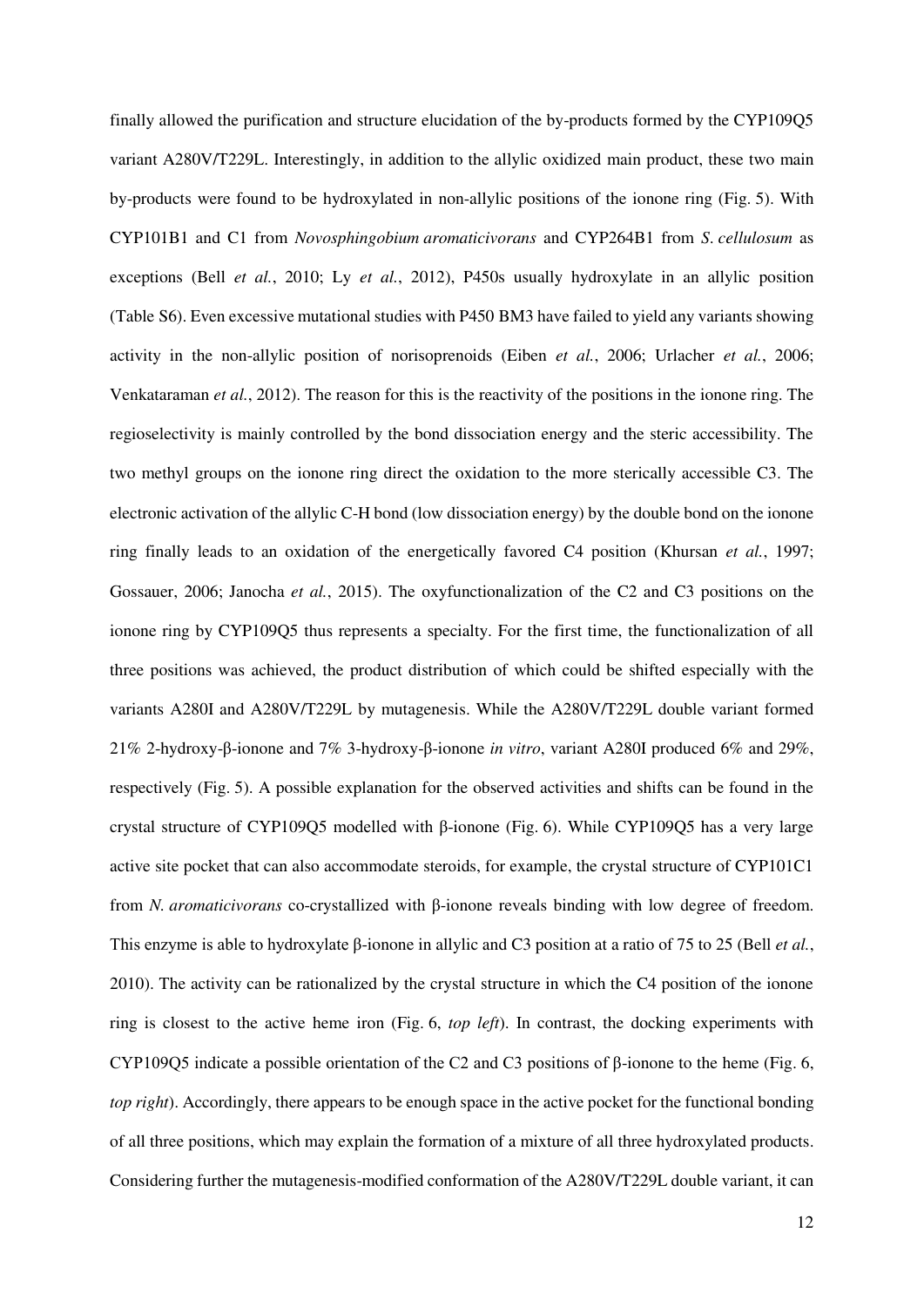be seen that both positions have a decisive influence on the orientation of β-ionone in front of the catalytically active heme (Fig. 6, *bottom left and right*). Similar product shifts were also observed with other norisoprenoids, which is why the production of non-allylic oxyfunctionalized products is also likely here. The active pocket can be modeled accordingly to favor selectivity for a particular product and there are many more interesting positions like W61, combinations, positions in the substrate access channel or loops which might have a high impact on enzyme properties.

With respect to the other terpenes, some variants led *in vitro* to enormous increases in product formation (Fig. 4 and S4). At the same time, in comparison to the wild-type, new or even multiple oxyfunctionalized products were formed using the most active variants. Initially, this gave the impression that the selectivity was reduced by mutagenesis. However, it was found that some products were increasingly formed due to higher activity compared to detected product traces with the wild-type. Molecular masses of 220 or 234 also suggest alcohol overoxidation to the corresponding ketone or aldehyde presumably catalyzed by the P450 *via* a *gem*-diol; such activity has already been described in previous work (Sowden *et al.*, 2005). In fact, the formed products seem to be better substrates than the original substrates, which can be explained, *inter alia*, by increased water solubility and reactivity through the first oxyfunctionalization. This is corroborated by a higher activity towards the potential product nootkatone (Fig. S5).

There are only few examples for biocatalysts with activity towards the tested sesquiterpenes such as α-humulene, β-bisabolene or premnaspirodiene, which makes the enzyme CYP109Q5 particularly interesting. The previous examples for the production of 5- or 8-hydroxy-α-humulene were extended by the biocatalyst identified in this work (Yu *et al.*, 2011; Schifrin *et al.*, 2015). For the first time, oxyfunctionalization of β-bisabolene was enabled by a heterologously expressed bacterial P450. Considering the hydroxylation of premnaspirodiene, so far only one example for a biocatalyst is known in literature (Takahashi *et al.*, 2007). Since multiple oxyfunctionalized products of premnaspirodiene with *m/z* 220 and 218 were obtained *in vitro* (Fig. 4, *down*), the formation of highly desired solavetivol and the further oxidized solavetivone (*m/z* 218) are likely. This is corroborated by the docking experiment showing the highest binding energy with a premnaspirodiene conformation that favours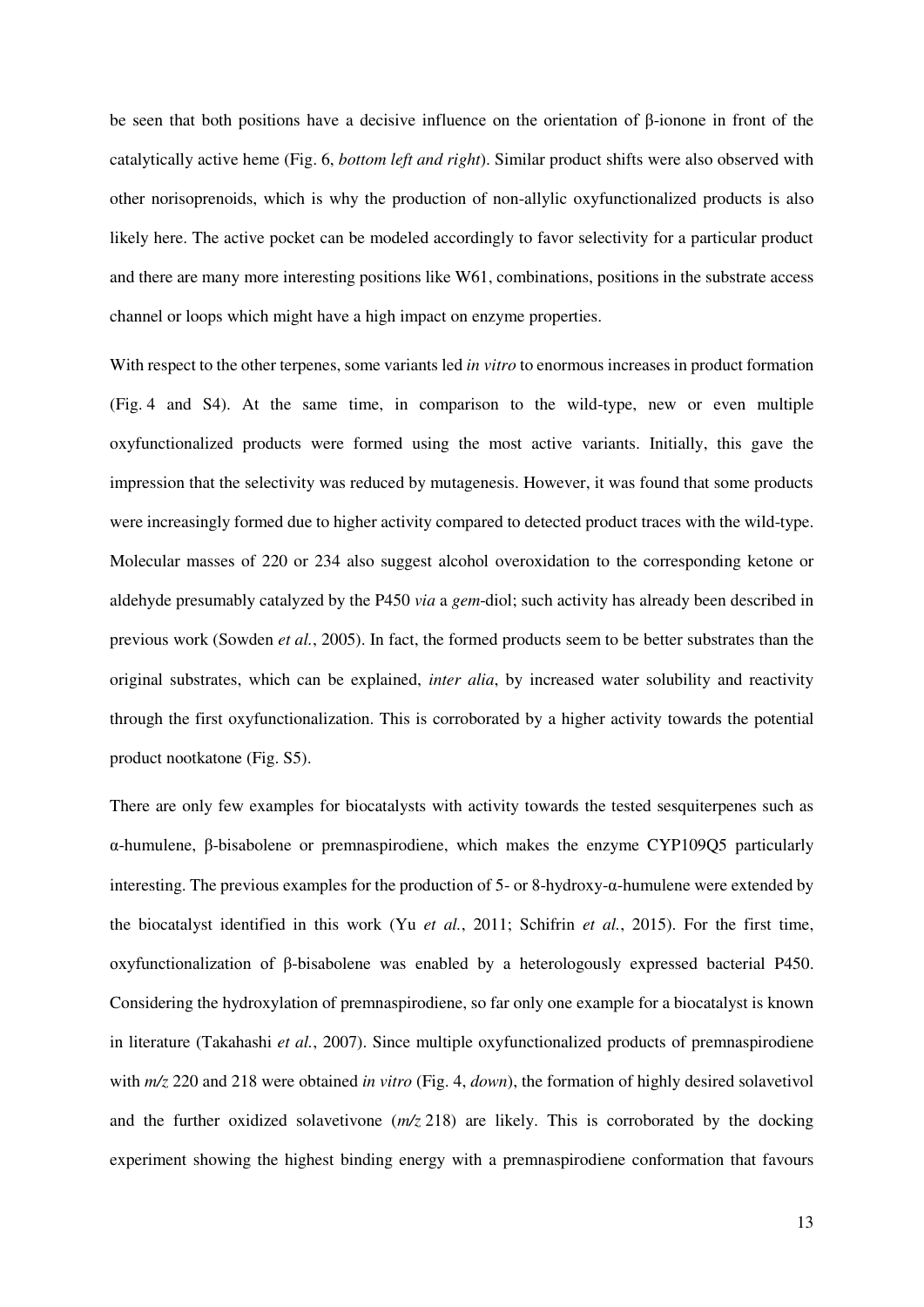hydroxylation to solavetivol (Fig. 3, *right*). The *in vivo* generated products using CYP109Q5 are thus of particular interest for future applications.

Overall, CYP109Q5 has emerged as a universally applicable biocatalyst for the oxyfunctionalization of a broad range of norisoprenoids, sesquiterpenes and other compounds. Based on the developed wholecell system, production of industrially relevant products using this enzyme must be evaluated in future work. Furthermore, completely new products are conceivable the properties of which can be investigated by the CYP109Q5-catalyzed synthesis. Once these products have been identified, tailor-made specialists can be designed based on the crystal structure and the outstanding evolvability of the enzyme. The ability to oxidize non-activated C-H bonds, as in the case of β-ionone, makes CYP109Q5 particularly interesting for industrial processes and provides an excellent starting point for further investigation. Since even very large and bulky substrates such as progesterone are effectively oxyfunctionalized, evaluating di- and triterpenes as substrates is the next logical step which may enlarge the versatility of CYP109Q5 for future applications.

## **Experimental procedures**

#### *Cloning of CYP109Q5*

The isolation of the genomic DNA from *Chondromyces apiculatus* DSM436 was carried out directly from a VY/2 agar plate. The cells were scraped off and resuspended in ddH2O. The recovery of the DNA was finally carried out with the Gene JET Genomic DNA Purification Kit (Thermo Fisher Scientific Inc., Waltham, Massachusetts, USA) and elution with 200 μL ddH2O. The gene of CYP109Q5 (EYF04172) was amplified by PCR using the KOD HS DNA polymerase (Novagene Inc., Madison, Wisconsin, USA). Appropriate primers were designed to introduce a *Nde*I as well as a *Hind*III restriction site on the 3'-fragment end. Thereby, a more frequently used stop codon from *E. coli* was introduced. After PCR amplification, the fragment was subsequently subcloned into the pET-28a(+) vector behind the poly-histidine-tag through the corresponding restriction sites. The gene was further subcloned into pCWori<sup>+</sup> and pBAD33 using the *NdeI* and *HindIII* restriction sites. DNA sequencing (GATC Biotech AG, Konstanz, Germany) verified the correct constructs. The sequences of the primers and the PCR procedure are given in Table S7 and S8.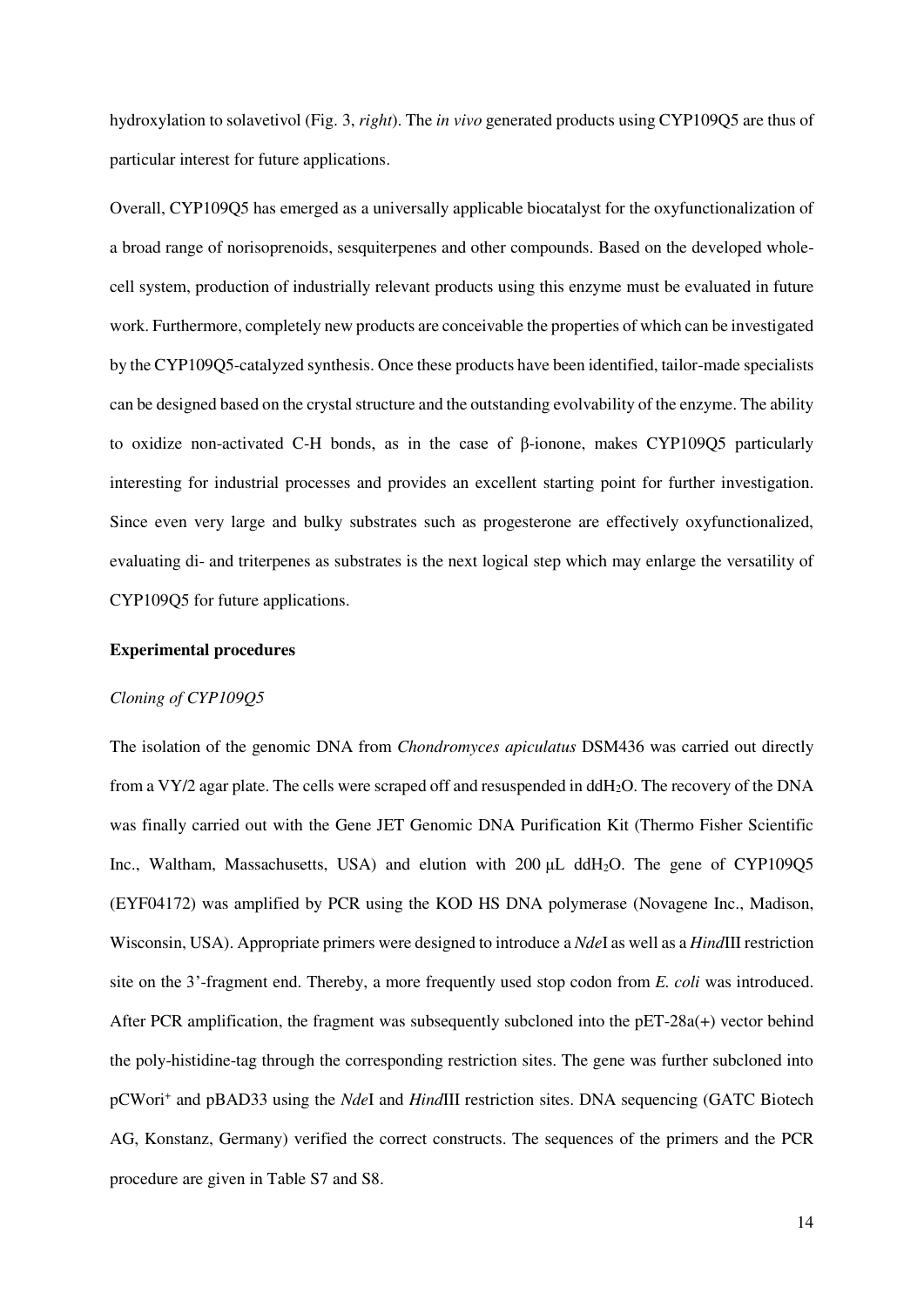## *Expression and purification*

The heterologous protein expression in *E. coli* was carried out in 400 mL of TB medium containing the corresponding antibiotic in 2 L baffled flasks. A 3 mL overnight culture from a fresh transformation plate was used for inoculation and the cultivation was continued at  $37^{\circ}$ C and 100 rpm until a OD<sub>600</sub> of 1.5 - 1.8 was reached. Subsequently, the cultures were slowly cooled to the expression temperature and induced as listed in supporting information Table S9 to start protein expression. The expression was prolonged for 15 h at 100 rpm. After harvesting the cells for 15 min at 6,000x*g* and 4°C the pellets were frozen at -20°C until further processing. Cells containing a protein with a poly-histidine-tag (CamA, CamB and FdR) were resuspended to 0.25  $g_{cww}$  mL<sup>-1</sup> in cold immobilized metal affinity chromatography (IMAC) buffer (50 mM KPi pH 7.0, 150 mM NaCl, 10% glycerol). Cold ion exchange chromatography (IEX) buffer (A: 50 mM KPi pH 7.5, 0.5% glycerol or B: 50 mM Tris/HCl pH 8.2 (25 $^{\circ}$ C), 0.5% glycerol) was used to resuspend cells to  $0.25$   $g_{cww}$  mL<sup>-1</sup> which expressed proteins for the purification *via* IEX (CYP109Q5, AdX, FdX). 0.1 mM PMSF was freshly added and the cell suspensions were sonicated (Branson Sonifier 250 equipped with a microtip: 3 mm diameter, Danbury, USA) for 4 min on ice (pulse: Output  $3 - 5$ , Duty cycle: 35%). Cell lysate was obtained by centrifugation at 55,000xg for 30 min at  $4^{\circ}$ C and the supernatant was subsequently filtered over a 0.45  $\mu$ m membrane filter. The Nterminally poly-histidine-tagged proteins were purified by IMAC. Therefore, the filtered cell lysate was loaded on a His GraviTrap Talon<sup>®</sup> resin (1 mL column volume  $\triangleq$  cv, GE Healthcare, Freiburg, Germany) pre-equilibrated with 8 cv IMAC buffer. After binding to the cobalt packed column nonspecifically bound proteins were eluted with 5 cv IMAC buffer (10 mM imidazole) followed by 5 cv buffer containing 20 mM imidazole. The target proteins were eluted through 8 cv IMAC buffer with 150 mM imidazole. After that, the eluates containing the desired proteins were dialyzed against 5 L icecold IMAC buffer overnight (max. 30 mL eluate) to ensure removal of imidazole. If needed the purified proteins were further concentrated by vivaspin20 columns (cutoff 10 kDa, Sartorius, Goettingen, Germany). For IEX the columns Toyopearl DEAE 650M XK16/40 30 mL cv and Gigacap DEAE 650M XK50/20 90 mL cv (both Tosoh Bioscience, Griesheim, Germany) were applied on a ÄKTApurifier 10 system equipped with an Frac-950 fraction collector (GE Healthcare). After 1 cv equilibration (buffer B), the lysate containing CYP109Q5 was loaded onto the Gigacap DEAE 650M column and washed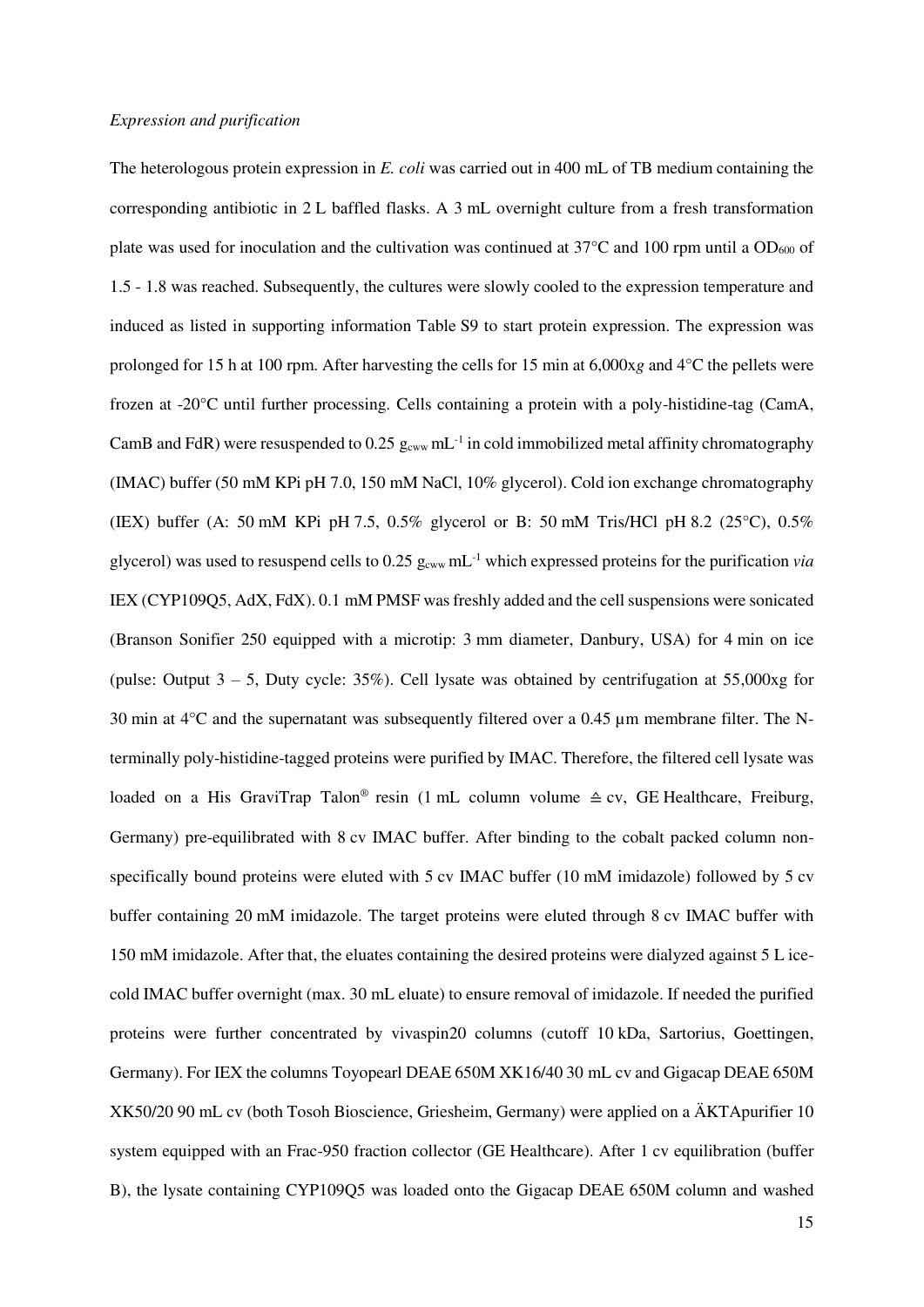with 2 cv of buffer B. A two-step gradient (70 mM NaCl for 1 cv, 300 mM NaCl for 1.75 cv) was used to elute the target protein. The supernatants containing AdX and FdX in IEX buffer A were loaded on the 30 mL DEAE 650M resin equilibrated with 3 cv IEX buffer A. The column was washed with 2 cv of the same buffer before elution of bound proteins with a linear gradient of  $0 - 1$  M NaCl developed over 10 cv. Elution was followed by UV using A420 for CYP109Q5 or the specific absorption maxima of the redox proteins shown below. Fractions with the highest target protein to  $A_{280}$  ratio were combined and the buffer exchanged through vivaspin20 columns (cutoff 10 kDa) to the IMAC buffer while concentrating the samples. Finally, the IMAC and IEX purified proteins were aliquoted to 200 µL and stored at -20°C until use. The P450 concentrations were determined by CO difference spectroscopy according to the method of Omura and Sato using  $\varepsilon_{450-490} = 91 \text{ mM}^{-1} \text{ cm}^{-1}$  (1964). Protein concentration of the redox partners were determined as follows: CamA (average of 378, 454 and 480 nm; (ε) 9.7, 10.0 and 8.5 mM<sup>-1</sup> cm<sup>-1</sup>); CamB (average of 415 and 455 nm; (ε) 11.1 und 10.4 mM<sup>-1</sup> cm<sup>-1</sup>); FdR (456 nm; (ε) 7.1 mM<sup>-1</sup> cm<sup>-1</sup>); FdX (464 nm; (ε) 8.42 mM<sup>-1</sup> cm<sup>-1</sup>); AdX (414 nm; (ε) 11.0 mM<sup>-1</sup> cm<sup>-1</sup>) (Huang and Kimura, 1973; Fujii and Huennekens, 1974; McIver *et al.*, 1998; Purdy *et al.*, 2004).

## *Crystallization of CYP109Q5*

A gene encoding CYP109Q5, codon-optimized for expression in *E. coli* was purchased from GenScript, already ligated into a  $pET-28a(+)$  plasmid. The construct contained an N-terminal histidine tag to achieve higher purities for crystallization. Following transformation of *E. coli* BL21(DE3) cells, a single colony was used to inoculate a 10 mL culture in LB broth containing 30 μg mL<sup>-1</sup> kanamycin, which was grown overnight with shaking at 37°C. 10 mL of the overnight culture was then used to inoculate 500 mL of TB containing 30 μg mL-1 kanamycin. This larger culture was grown at 37°C with shaking until the  $OD_{600}$  reached a value of 1.0. The culture was then induced with 0.4 mM IPTG and supplemented with 0.2 mM FeSO<sub>4</sub> and 0.5 mM 5-Ala. Expression was conducted overnight at  $18^{\circ}$ C with shaking. Cells were harvested by centrifugation at 5,000xg for 30 min. The pellets were resuspended in a buffer containing 50 mM K2HPO4, 300 mM KCl and 30 mM imidazole at pH 7.0, with 0.1 mM PMSF. The cells were ruptured using a French press at 40 kPsi. The lysate was centrifuged at 50,000xg for 45 min at 4°C. The soluble fraction was loaded onto a HisTrap FF column (GE Healthcare) pre-equilibrated with the buffer and eluted with an increasing gradient of imidazole. Fractions were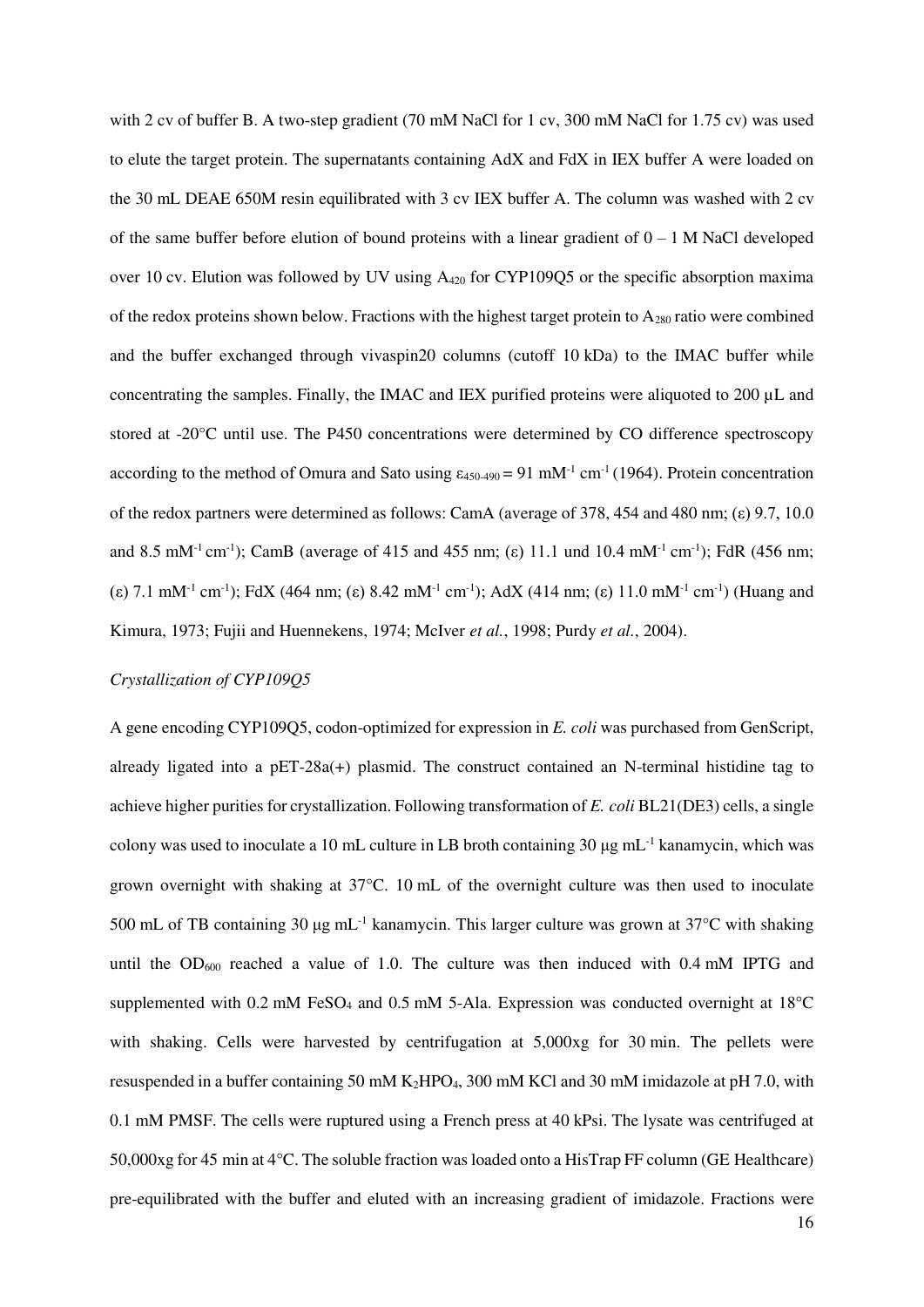analyzed by SDS-PAGE and those deemed to contain CYP109Q5 were pooled, concentrated to a volume of 500 μL, and loaded onto a size exclusion column (Hiload 16/60 Superdex 200 PrepGrade, GE Healthcare) pre-equilibrated with a buffer containing 50 mM Tris and 300 mM NaCl at pH 7.5. Fractions were again analyzed by SDS-PAGE and those deemed to contain CYP109Q5 of the best purity were pooled and concentrated using vivaspin20 columns (cutoff 10 kDa) for crystallization trials (Fig. S8).

CYP109Q5 was crystallized using high purity protein samples of concentration equal to 15 mg mL<sup>-1</sup>. INDEX and PACT screens were set up using a Mosquito® robot (TTP Labtech) in MRC plates using sitting drop method. CYP109Q5 crystals were grown in conditions containing 0.2 M NaCl, 0.1 M Tris pH 8.5 and 28% (w/v) PEG3350. The most promising crystals were flash-cooled in liquid nitrogen using 10% glycerol in the mother liquor as cryoprotectant, and retained for analysis at the synchrotron.

#### *Data collection and refinement*

A complete dataset for CYP109Q5 was collected at the Diamond Light Source, Didcot, Oxfordshire, U.K. on beamline I04. The data were processed and integrated using XDS (Kabsch, 2010) and scaled using SCALA (Evans, 2006) within the Xia2 processing software (Winter, 2010). Data collection statistics are given in Table S3. Crystals of CYP109Q5 were in space group *P*211. The structure was solved using MOLREP (Vagin and Teplyakov, 1997), using CYP109A2 (5OFQ, Abdulmughni *et al.*, 2017) from *Bacillus megaterium* as the search model. The solution contained one monomer in the asymmetric unit and the solvent content was 42.4%. The structure was built and refined using iterative cycles using Coot (Emsley and Cowtan, 2004) and REFMAC (Murshudov *et al.*, 1997), employing local NCS restraints. The final structure had *R*<sub>cryst</sub> and *R*<sub>free</sub> values of 18.5% and 22.0%. Refinement statistics are presented in Table S3. The Ramachandran plot showed 97.3% of residues in allowed regions, 2.4% in preferred regions, and 0.3% in outlier regions. Coordinate files and structure factors have been deposited in the Protein DataBank (PDB) with the coordinate accession number 6GMF.

# *Molecular docking and rational design*

Molecular docking of β-ionone and premnaspirodiene into the P450 active pocket was performed using the AutoDock Vina algorithm implemented in YASARA (Trott and Olson, 2010). The water molecules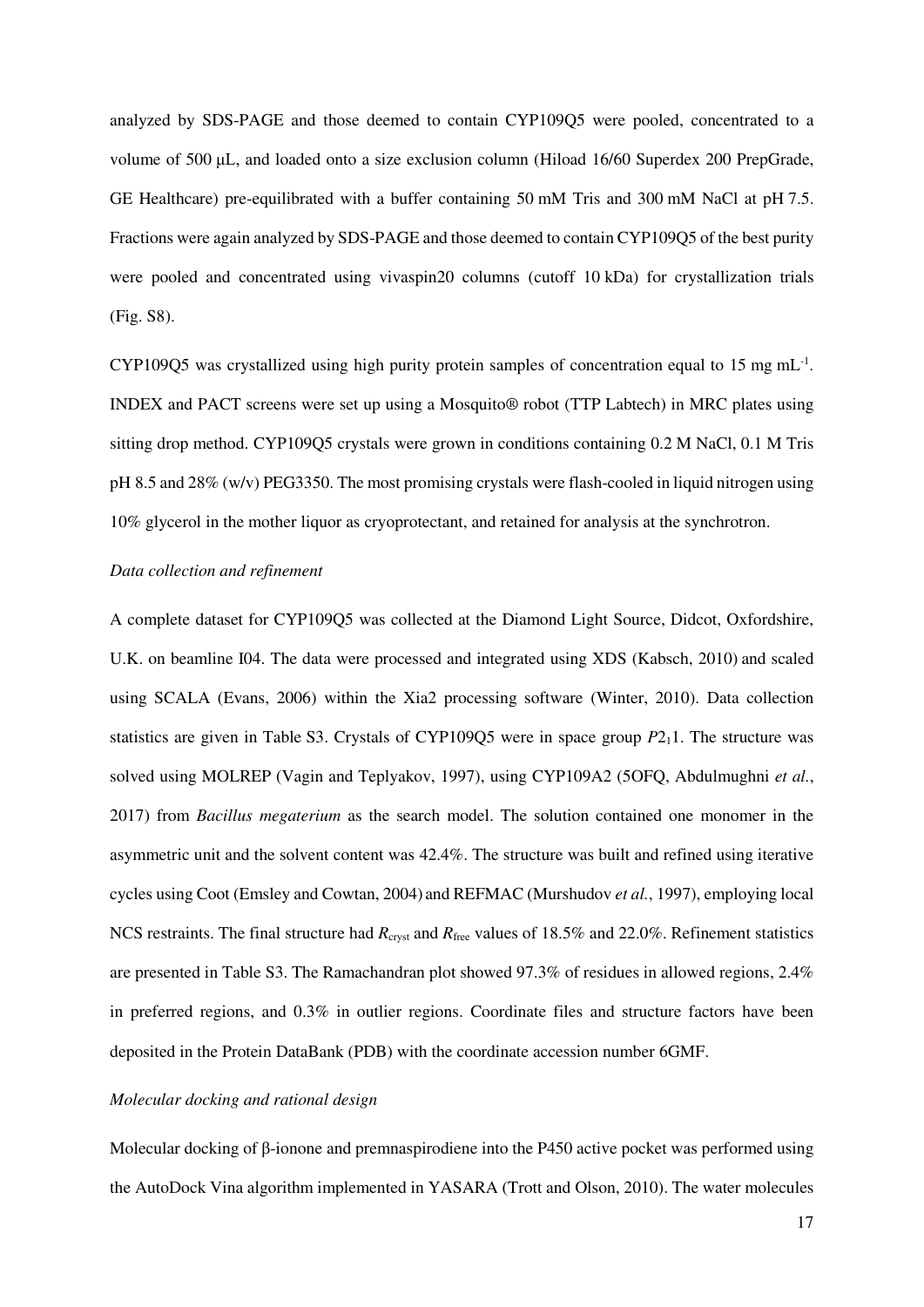inside the active site and the channel were removed before for the docking experiment. *In silico* mutagenesis were applied by the swap tool in YASARA and subsequent energy minimization of the protein structure. Structural alignment with 5GNL was performed using the YASARA MUSTANG module. The rational design was conducted by site-directed mutagenesis using the QuikChange® method as described in the supporting information (Table S10).

#### *In vitro biotransformations*

The *in vitro* reactions were carried out in a volume of 200 μL in reaction buffer (50 mM KPi pH 7.0, 150 mM NaCl, 2.5% glycerol). The glucose-6-phosphate dehydrogenase system (G6PDH from *L. mesenteroides*) was used to regenerate the cofactor NAD(P)H (12 U mL-1 G6PDH, 5 mM G6P, 1 mM MgCl2). Standard *in vitro* reactions contained 100 μg mL-1 catalase, 2 mM NAD(P)H and 1 mM substrate (50 mM stock solution in DMSO or ethanol, all tested substrates are listed in Table S2). All components were mixed, and the biotransformation was started with the addition of a mixture of P450 (lysate or purified), reductase, flavodoxin or ferredoxin in the stoichiometric ratio 1:1.5:15 (2 μM:3 μM:30 μM). The reactions were incubated for  $2 - 24$  h at 30°C and 180 rpm and subsequently prepared for analysis. Negative controls were either lysates generated by the expression of the empty vector, or in the case of reactions with partially purified P450s, all reaction components except the P450.

#### *Construction of a whole-cell system*

The dual-vector system was created based on the compatible pBAD18 and pBAD33 vectors. The plasmid pBAD18\_CamB\_CamA was constructed *via* Gibson Assembly® using the specific primers listed in Table S7. The fragments (vectors and inserts) amplified through PCR (Table S11) were controlled by an agarose gel and isolated using the Zymoclean™ Gel DNA Recovery Kit (Zymo Research Corp., Irvine, California, USA) for purification. Gibson Assembly® was finally performed with 15 μL Gibson Assembly<sup>®</sup> mix and 5 μL DNA mix (vector to insert(s), molar ratio 1:5, total ~ 300 ng) for 1 h at 50°C. After transformation in chemically competent *E. coli* XL1-blue cells, isolated plasmid constructs were checked for correct modification by DNA sequencing. For expression, the pBAD18 plasmid encoding the redox partners was transformed in competent *E. coli* JW5510 cells and new chemical competent cells prepared thereof. As next step, pBAD33 encoding the CYP109Q5 gene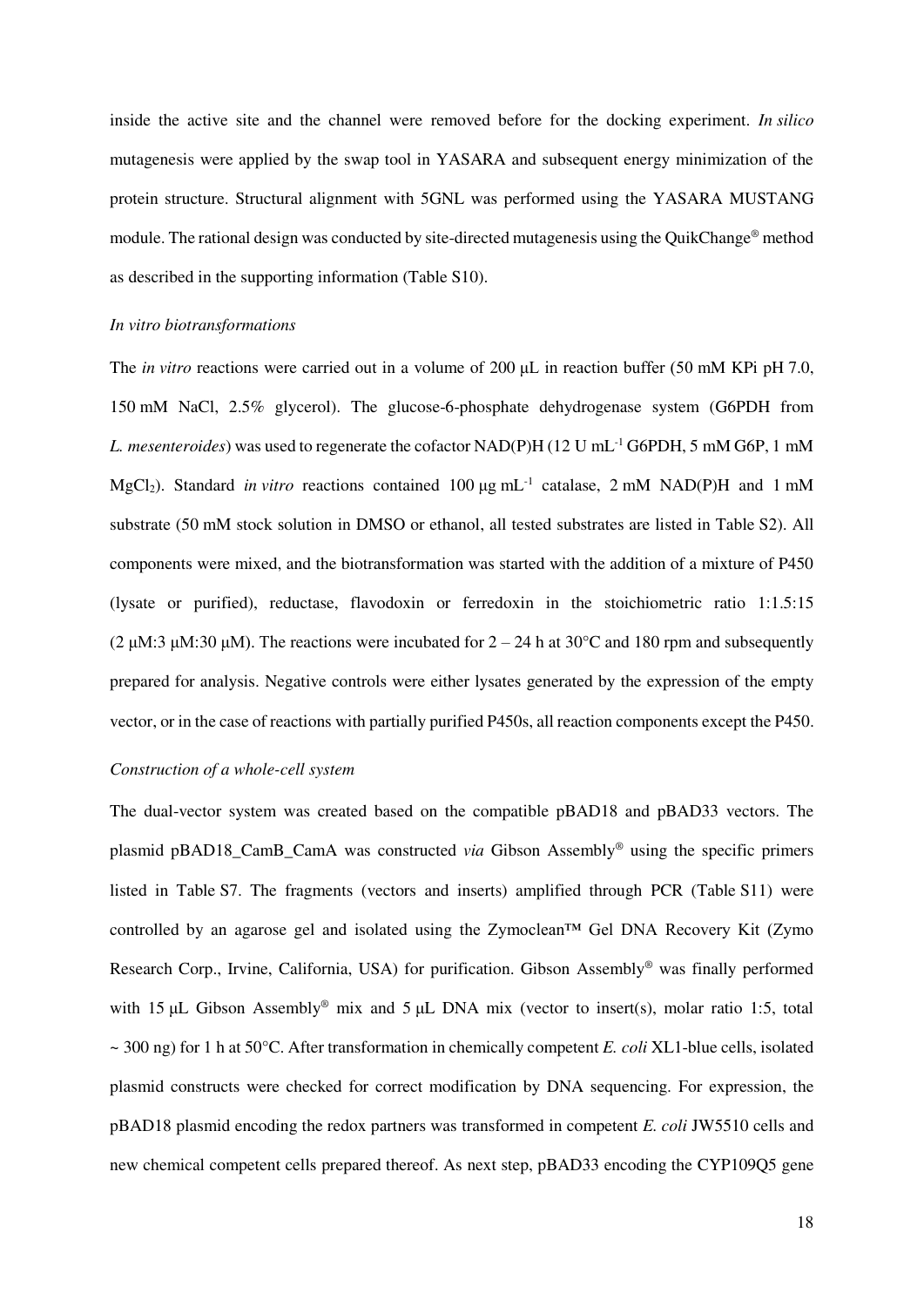was freshly transformed each time prior expression. Expression of the three proteins was conducted in 400 mL of TB medium containing the corresponding antibiotic in 2 L baffled flasks. A 3 mL overnight culture from a fresh transformation plate was used for inoculation and the cultivation was continued at  $37^{\circ}$ C and 100 rpm until a OD<sub>600</sub> of 1.5 - 1.8 was reached. Subsequently, the cultures were slowly cooled to  $25^{\circ}$ C and induced with  $0.1\%$  L-arabinose,  $0.5$  mM FeSO<sub>4</sub> and  $0.5$  mM 5-Ala to start protein expression. The expression was prolonged for 15 h at 100 rpm. After protein expression, the cells were harvested for 15 min at 6,000xg and 4°C and the resulting pellets directly resuspended with 100 mM KPi pH 7.0 supplemented with 30 mM glucose (to  $0.2$  g<sub>cww</sub> mL<sup>-1</sup>).

#### *Preparative in vivo biotransformations*

The resting cell reactions were performed in 500 mL baffled shaking flasks with a reaction volume of 100 mL, a final cell concentration of 0.1  $g_{cww}$  mL<sup>-1</sup>, with 30 mM glucose and with 5 mM β-ionone (250 mM stock solution in DMSO) for 24 h at 30°C and 180 rpm. A 750 µL sample was taken of each reaction for GC-analysis. The products were purified using reverse phase semi-preparative HPLC and structurally elucidated by  $H$ -,  $H$ -COSY- and  $H$ <sup>13</sup>C-NMR spectra as described in the supporting information (Fig.  $S9 - S11$ ).

#### *Product analysis*

The *in vitro* (200 μL) or *in vivo* (supernatant: 750 μL) samples were extracted with the same volume MTBE containing 0.2 mM carvone as internal standard. In case of a necessary derivatization of the analytes, acidification of the samples by 10 μL (*in vitro*) was performed before these were extracted with MTBE (including 0.3 mM 3-methoxyphenylacetic acid as internal standard). Before derivatization, the organic phase was evaporated on a Genevac EZ-2 Plus Evaporator (SP Scientific, Ipswich, United Kingdom) to dryness and the residual dissolved in a 90 µL mixture of 50% MTBE and 50% BSTFA + TMCS (99:1). Derivatization of the samples was carried out in GC vials for 30 min at 70°C. Gas chromatography was performed on a Shimadzu GC-2010 equipped with an AOC-20i autoinjector (Shimadzu, Nakagyo-ku, Japan). The samples were injected with different split ratios (injector temperature 250°C, carrier gas H2, 30 cm sec-1) and separated *via* a DB-5 or HP-1ms-ui column (both 30 m x 0.25 mm x 0.25 μm, Agilent Technologies Inc., Santa Clara, California, USA). The analytes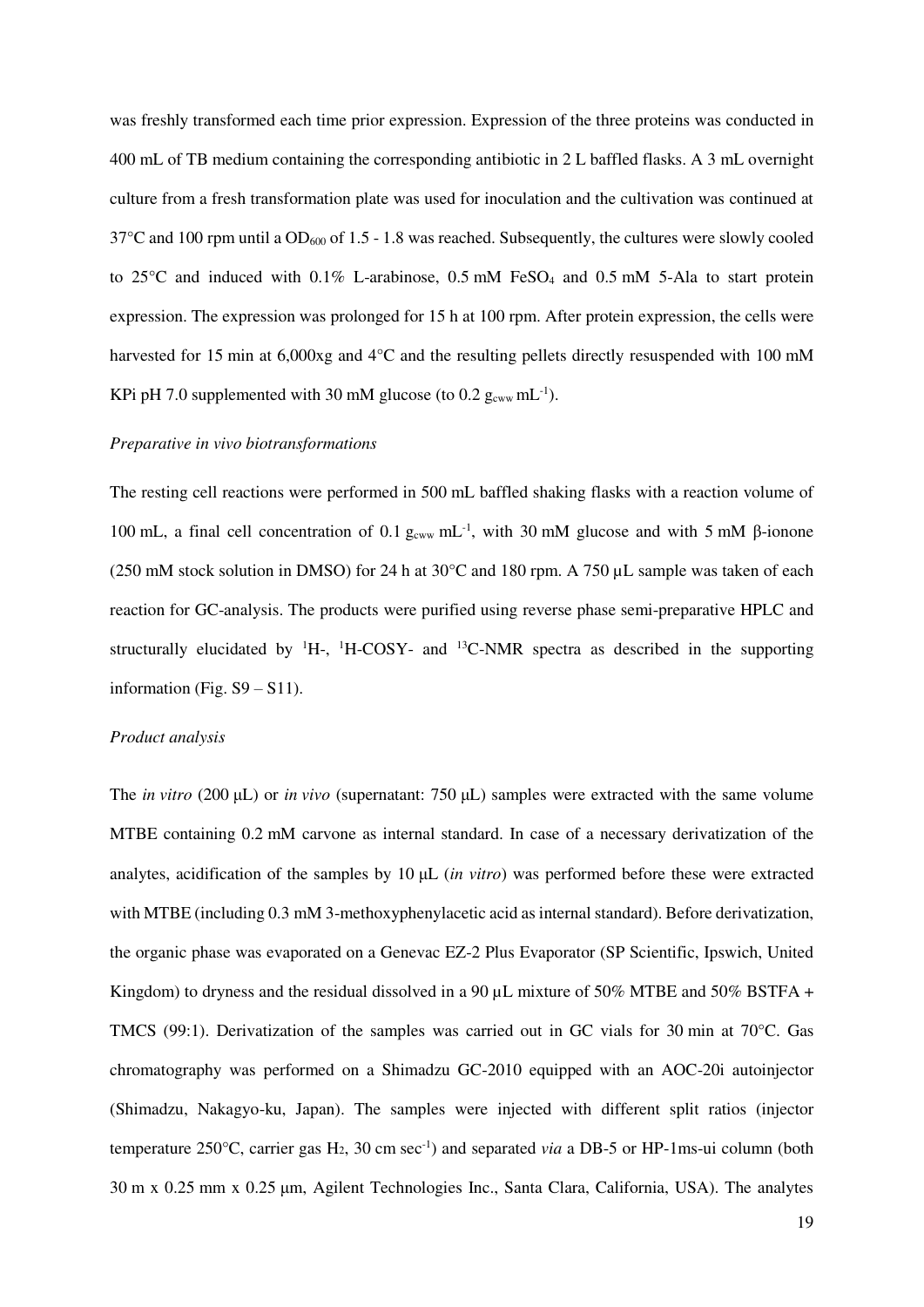were detected by means of a flame ionization detector (FID, detector temperature 330°C) using the programs listed in Table S12. For initial product identification, the samples were afterwards analyzed on a Shimadzu GCMS-QP2010 detector using the identical temperature programs. In case of the nonsteroidal anti-inflammatory drugs product standards were available from a previous study using microbial biocatalysts (Klenk *et al.*, 2018). HPLC measurements of diclofenac were performed as described elsewhere (Klenk *et al.*, 2017). An Agilent 1260 HPLC (Agilent, Santa Clara, CA, USA) equipped with single quad ESI-MS was used for the LCMS analysis of the steroids testosterone and progesterone. The chromatographic separation of  $10 \mu$ L sample was ensured with a Supelco C<sub>18</sub> discovery column (150 x 4.0 mm, 5 um; from Sigma-Aldrich, St. Louis, Missouri, USA). An isocratic gradient of 60% MeOH and 40% H<sub>2</sub>O + 0.1% v/v formic acid was used for 20 min at a flow rate of 1 mL min<sup>-1</sup> at 30°C and a detection wavelength of 244 nm. MS parameters: ESI ionization; scan m/z 80–400; drying gas temperature 350°C; drying gas flow 9.0 L min<sup>-1</sup>; nebulizer pressure 35 psi; Vcap +3000 V; fragmentation voltage 70 eV. The sample preparation was performed by extraction with the same volume of MTBE (200 μL), evaporation of the organic phase on a Genevac EZ-2 Plus Evaporator, and uptake of the residues in 150 μL of the mobile Phase. Examples of GC, HPLC, and LCMS chromatograms are given in figure S12 – S16.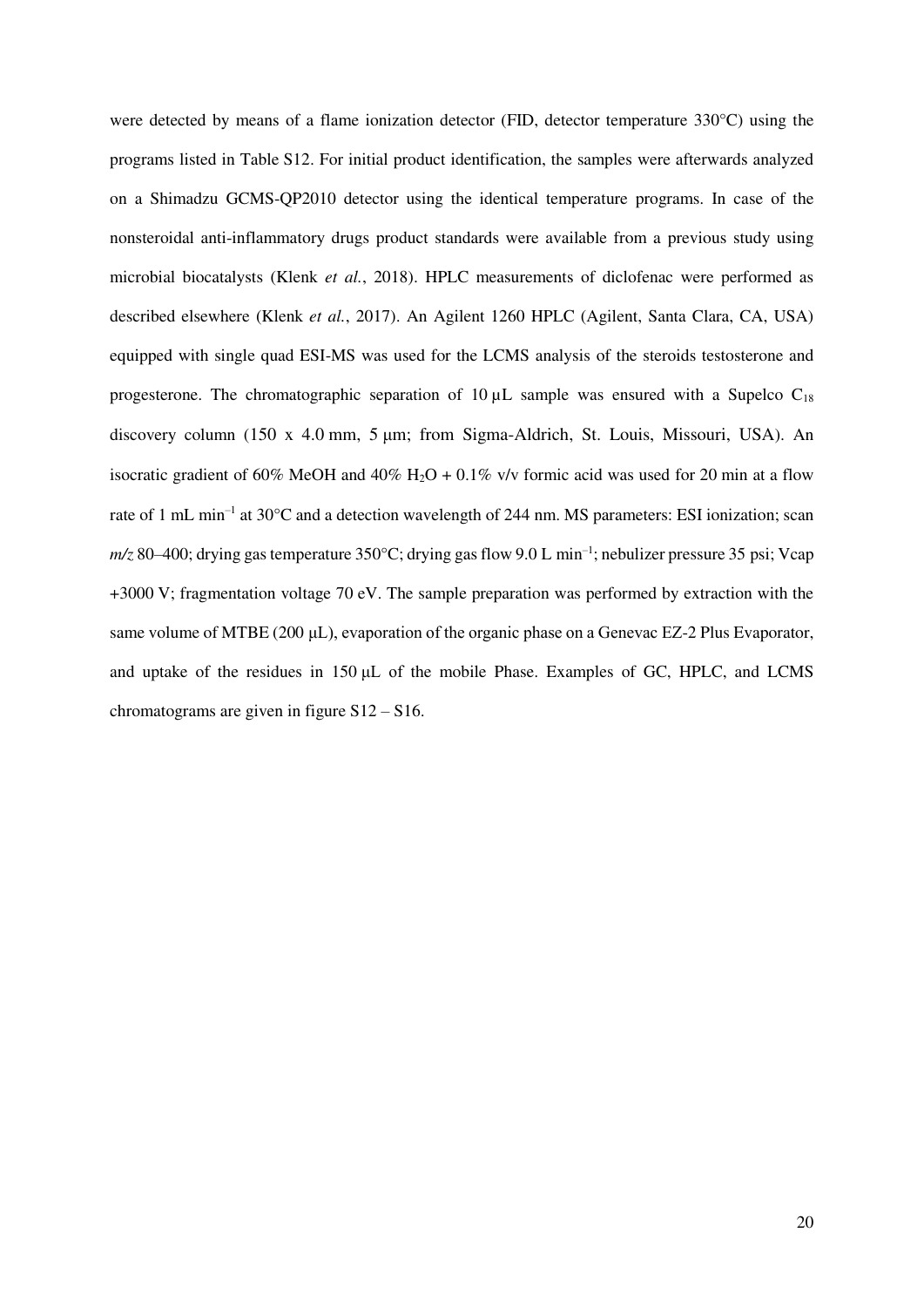## **Acknowledgment**

The research leading to these results has received funding from the European Union's Seventh Framework Programme for research, technological development and demonstration under grant agreements no 613849 (BIOOX). We also gratefully acknowledge financial support from the Landesgraduiertenförderung (LSFG) Baden-Württemberg. M.S. was funded by grant BB/M006832/1 from the UK Biotechnology and Biological Sciences Research Council. We thank Dr Johan P. Turkenburg and Mr Sam Hart for assistance with X-ray data collection, and the Diamond Light Source for access to beamline I04-1 under proposal number mx-9948. The authors also acknowledge fruitful discussions with Max-Philipp Fischer regarding the manuscript. We would like to thank Prof. Rita Bernhardt for providing AdX.

## **Conflict of interest**

Non declared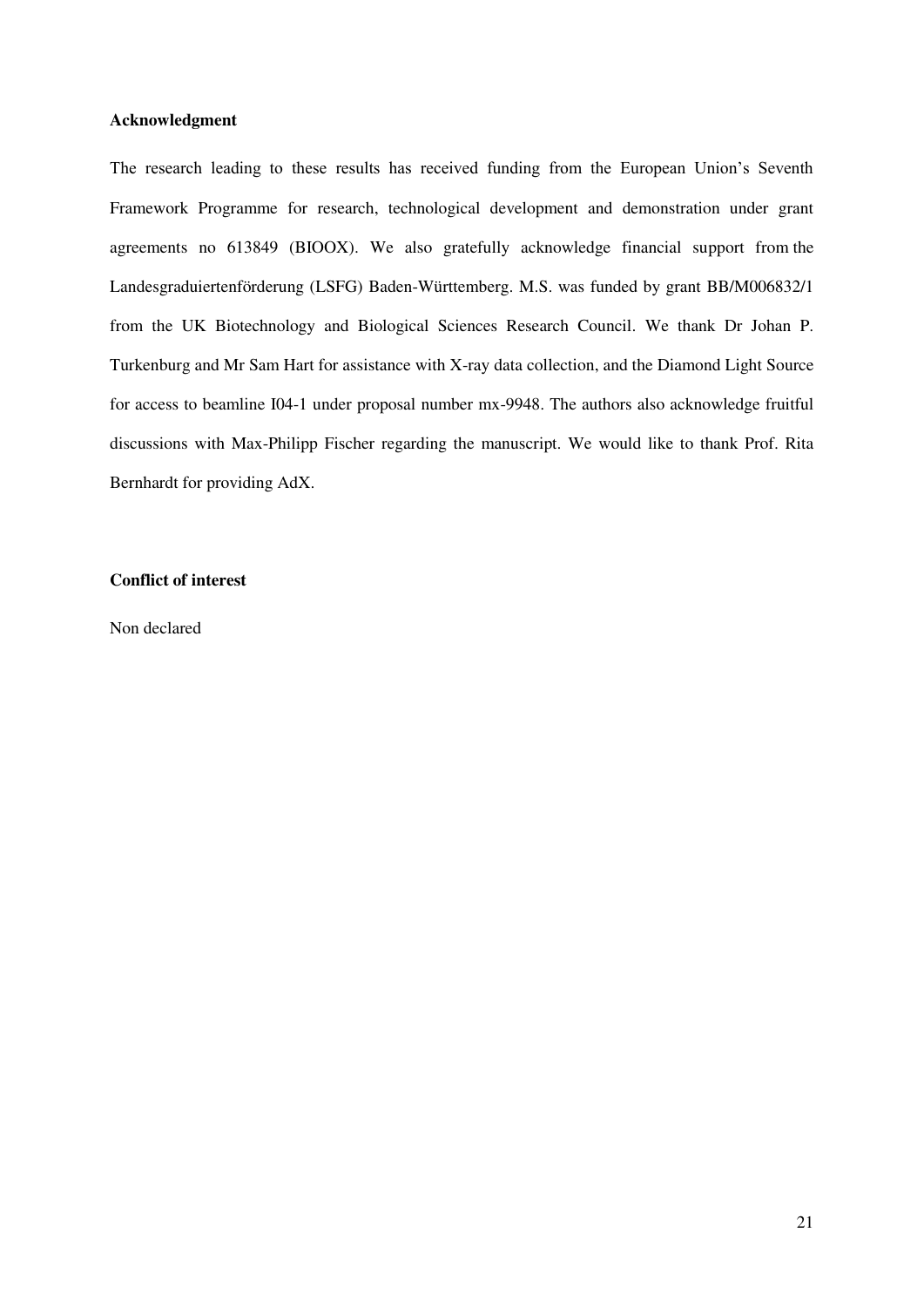## **References**

- Abdulmughni, A., Jozwik, I.K., Hannemann, F., Thunnissen, A.-M.W.H., and Bernhardt, R. (2017) Biochemical and structural characterization of CYP109A2, a vitamin D3 25-hydroxylase from *Bacillus megaterium*. *FEBS J.* **12**: 3218–3221.
- Aikens, J. and Sligar, S.G. (1994) Kinetic solvent isotope effects during oxygen activation by cytochrome P-450cam. *J. Am. Chem. Soc.* **116**: 1143–1144.
- Bell, S.G., Dale, A., Rees, N.H., and Wong, L.-L. (2010) A cytochrome P450 class I electron transfer system from *Novosphingobium aromaticivorans*. *Appl. Microbiol. Biotechnol.* **86**: 163–175.
- Bornscheuer, U.T., Huisman, G.W., Kazlauskas, R.J., Lutz, S., Moore, J.C., and Robins, K. (2012) Engineering the third wave of biocatalysis. *Nature* **485**: 185–194.
- Breuer, M., Ditrich, K., Habicher, T., Hauer, B., Keßeler, M., Stürmer, R., and Zelinski, T. (2004) Industrial methods for the production of optically active intermediates. *Angew. Chemie - Int. Ed.* **43**: 788–824.
- Cook, D.J., Finnigan, J.D., Cook, K., Black, G.W., and Charnock, S.J. (2016) Chapter Five Cytochromes P450: History, classes, catalytic mechanism, and industrial application. In, Christov,C.Z.B.T.-A. in P.C. and S.B. (ed), *Insights into Enzyme Mechanisms and Functions from Experimental and Computational Methods*. Academic Press, pp. 105–126.
- Davids, T., Schmidt, M., Böttcher, D., and Bornscheuer, U.T. (2013) Strategies for the discovery and engineering of enzymes for biocatalysis. *Curr. Opin. Chem. Biol.* **17**: 215–220.
- Daviet, L. and Schalk, M. (2010) Biotechnology in plant essential oil production : progress and perspective in metabolic engineering of the terpene pathway. *Flavour Fragr. J.* **25**: 123–127.
- Di, Y.M., Chow, V.D.-W., Zhou, L.-P.Y., and Zhou, S.-F. (2009) Structure, function, regulation and polymorphism of human cytochrome P450 2A6. *Curr. Drug Metab.* **10**: 754–780.
- Diez, J., Martinez, J.P., Mestres, J., Sasse, F., Frank, R., and Meyerhans, A. (2012) *Myxobacteria*: natural pharmaceutical factories. *Microb. Cell Fact.* **11**: 52.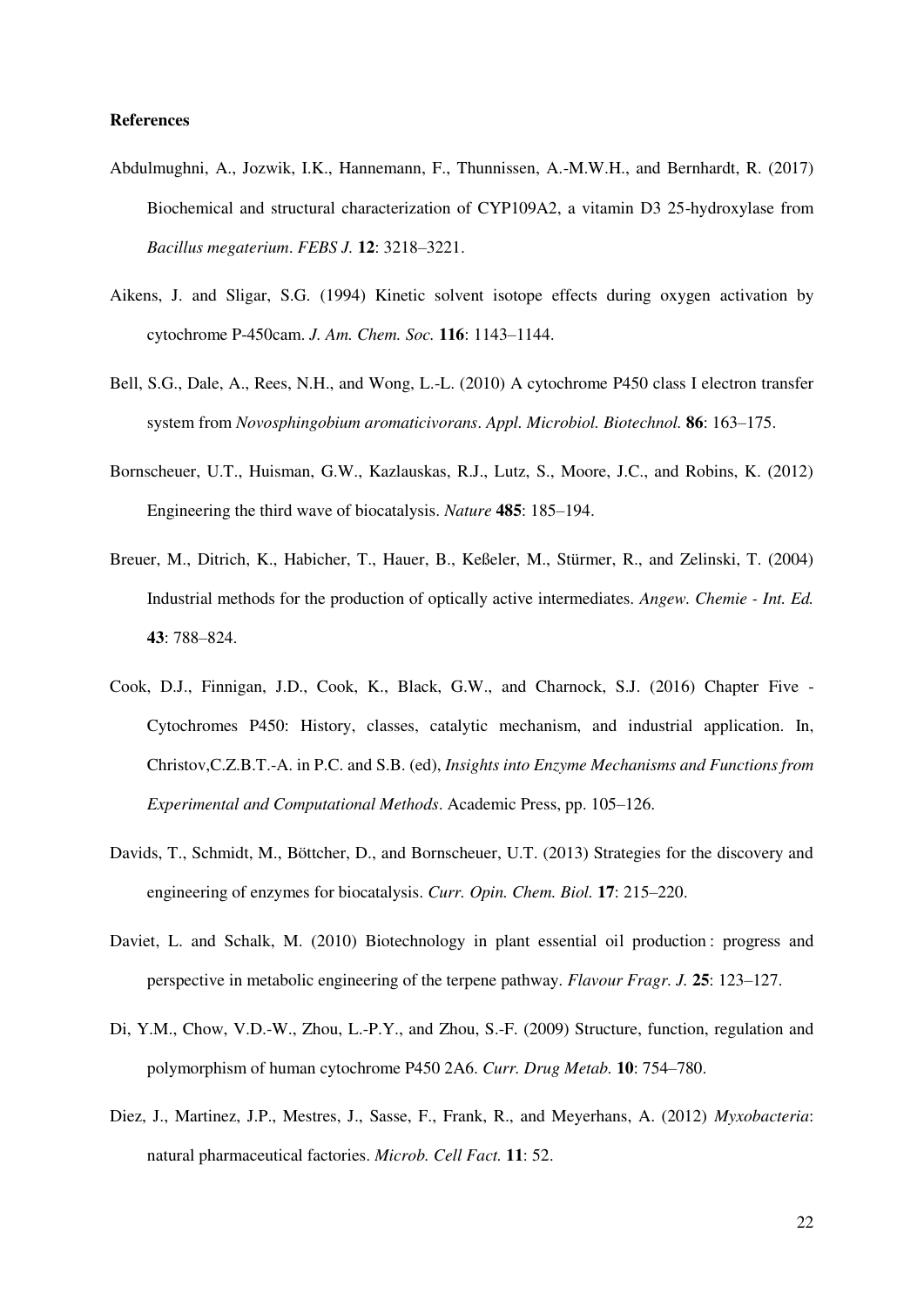- Eiben, S., Kaysser, L., Maurer, S., Kühnel, K., Urlacher, V.B., and Schmid, R.D. (2006) Preparative use of isolated CYP102 monooxygenases - a critical appraisal. *J. Biotechnol.* **124**: 662–669.
- Emsley, P. and Cowtan, K. (2004) Coot: model-building tools for molecular graphics. *Acta Crystallogr. D. Biol. Crystallogr.* **60**: 2126–2132.
- Evans, P. (2006) Scaling and assessment of data quality. *Acta Crystallogr. Sect. D Biol. Crystallogr.* **62**: 72–82.
- Fujii, K. and Huennekens, F.M. (1974) Activation of methionine synthetase by a reduced triphosphopyridine activation of methionine synthetase by a reduced triphosphopyridine flavoprotein system. *J. Biol. Chem.* **249**: 6745–6753.
- Girhard, M., Klaus, T., Khatri, Y., Bernhardt, R., and Urlacher, V.B. (2010) Characterization of the versatile monooxygenase CYP109B1 from *Bacillus subtilis*. *Appl. Microbiol. Biotechnol.* **87**: 595– 607.
- Gober, J.G., Rydeen, A.E., Gibson-O'Grady, E.J., Leuthaeuser, J.B., Fetrow, J.S., and Brustad, E.M. (2016) Mutating a highly conserved residue in diverse cytochrome P450s facilitates diastereoselective olefin cyclopropanation. *ChemBioChem* **17**: 394–397.

Gossauer, A. (2006) Struktur und Reaktivität der Biomoleküle 1st ed. Helvetica Chimica Acta, Zürich.

- Hall, E.A. and Bell, S.G. (2015) The efficient and selective biocatalytic oxidation of norisoprenoid and aromatic substrates by CYP101B1 from *Novosphingobium aromaticivorans* DSM12444. *RSC Adv.* **5**: 5762–5773.
- Hoffmann, S.M., Danesh-Azari, H.R., Spandolf, C., Weissenborn, M.J., Grogan, G., and Hauer, B. (2016) Structure-guided redesign of CYP153A*M.aq* for the improved terminal hydroxylation of fatty acids. *ChemCatChem* **8**: 3178.
- Holm, L. and Laakso, L.M. (2016) Dali server update. *Nucleic Acids Res.* **44**: W351–W355.
- Huang, J.J. and Kimura, T. (1973) Adrenal steroid hydroxylases. Oxidation- reduction properties of adrenal iron-sulfur protein (adrenodoxin). *Biochemistry* **12**: 406–409.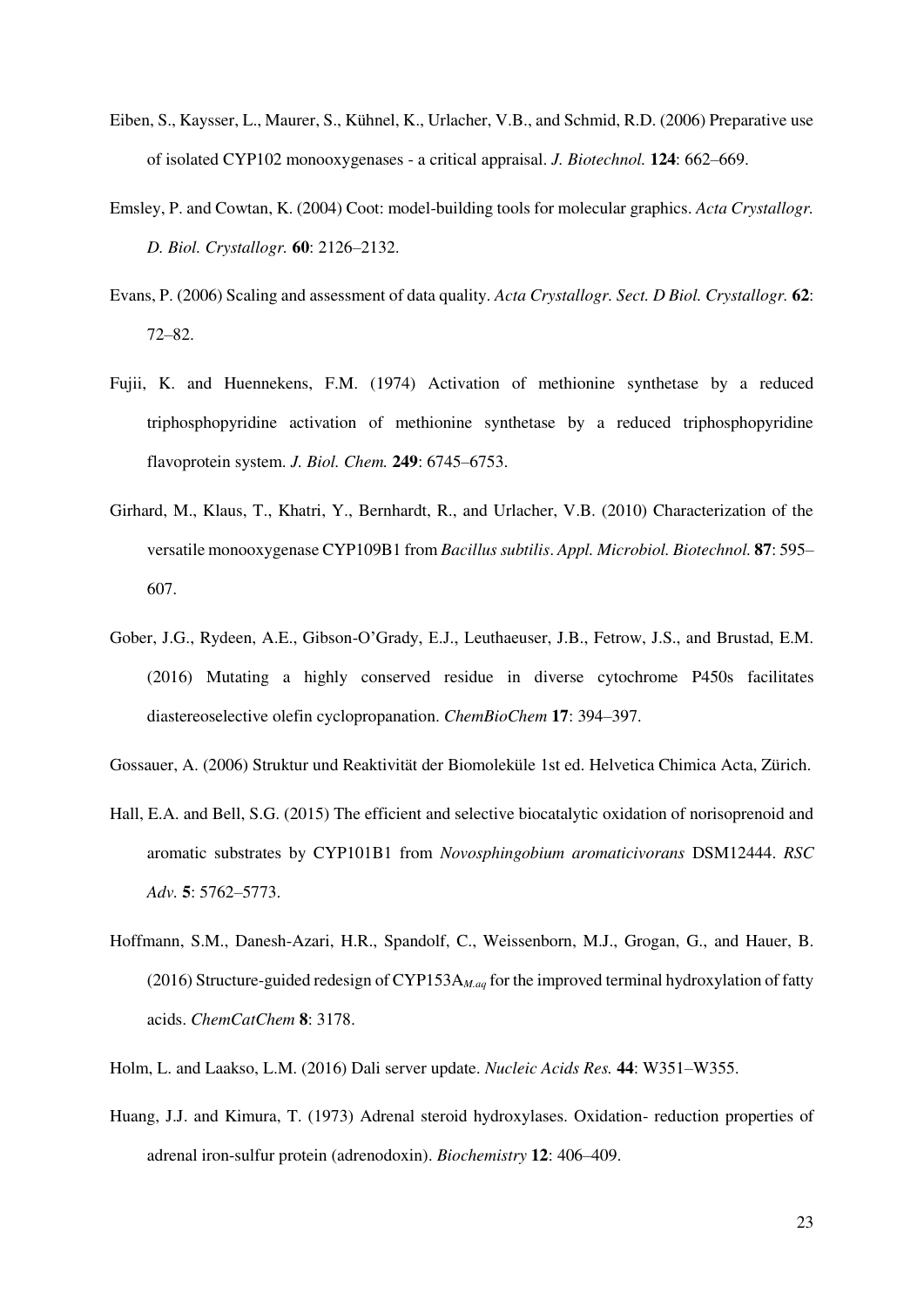- Janocha, S., Schmitz, D., and Bernhardt, R. (2015) Terpene hydroxylation with microbial cytochrome P450 monooxygenases. In, Schrader, J. and Bohlmann, J. (eds), *Biotechnology of Isoprenoids. Advances in Biochemical Engineering/Biotechnology, vol 148.* Springer, Cham, pp. 215–250.
- Jóźwik, I.K., Kiss, F.M., Gricman, Ł., Abdulmughni, A., Brill, E., Zapp, J., *et al*. (2016) Structural basis of steroid binding and oxidation by the cytochrome P450 CYP109E1 from *Bacillus megaterium*. *FEBS J.* **283**: 4128–4148.
- Kabsch, W. (2010) Xds. *Acta Crystallogr. Sect. D Biol. Crystallogr.* **66**: 125–132.
- Khatri, Y., Bernhardt, R., Girhard, M., Hannemann, F., and Urlacher, V.B. (2011) Biocatalyst for hydroxylation and / or epoxidation.
- Khatri, Y., Hannemann, F., Girhard, M., Kappl, R., Même, A., Ringle, M., *et al*. (2013) Novel family members of CYP109 from *Sorangium cellulosum* so ce56 exhibit characteristic biochemical and biophysical properties. *Biotechnol. Appl. Biochem.* **60**: 18–29.
- Khatri, Y., Hannemann, F., Perlova, O., Müller, R., and Bernhardt, R. (2011) Investigation of cytochromes P450 in myxobacteria: Excavation of cytochromes P450 from the genome of *Sorangium cellulosum* so ce56. *FEBS Lett.* **585**: 1506–1513.
- Khursan, S.L., Mikhailov, D.A., Yanborisov, V.M., and Borisov, D.I. (1997) AM1 calculations of bond dissociation energies. Allylic and benzylic C-H bonds. *React. Kinet. Catal. Lett.* **61**: 91–95.
- Klenk, J.M., Kontny, L., Nebel, B.A., and Hauer, B. (2018) Synthesis of oxyfunctionalized NSAID metabolites by microbial biocatalysts. *bioRxiv*.
- Klenk, J.M., Nebel, B.A., Porter, J.L., Kulig, J.K., Hussain, S.A., Richter, S.M., *et al*. (2017) The selfsufficient P450 RhF expressed in a whole cell system selectively catalyses the 5-hydroxylation of diclofenac. *Biotechnol. J.* **12**: 1–8.
- Litzenburger, M. and Bernhardt, R. (2016) Selective oxidation of carotenoid-derived aroma compounds by CYP260B1 and CYP267B1 from *Sorangium cellulosum* So ce56. *Appl. Microbiol. Biotechnol.* **100**: 4447–4457.
- 24 Ly, T.T.B., Khatri, Y., Zapp, J., Hutter, M.C., and Bernhardt, R. (2012) CYP264B1 from *Sorangium*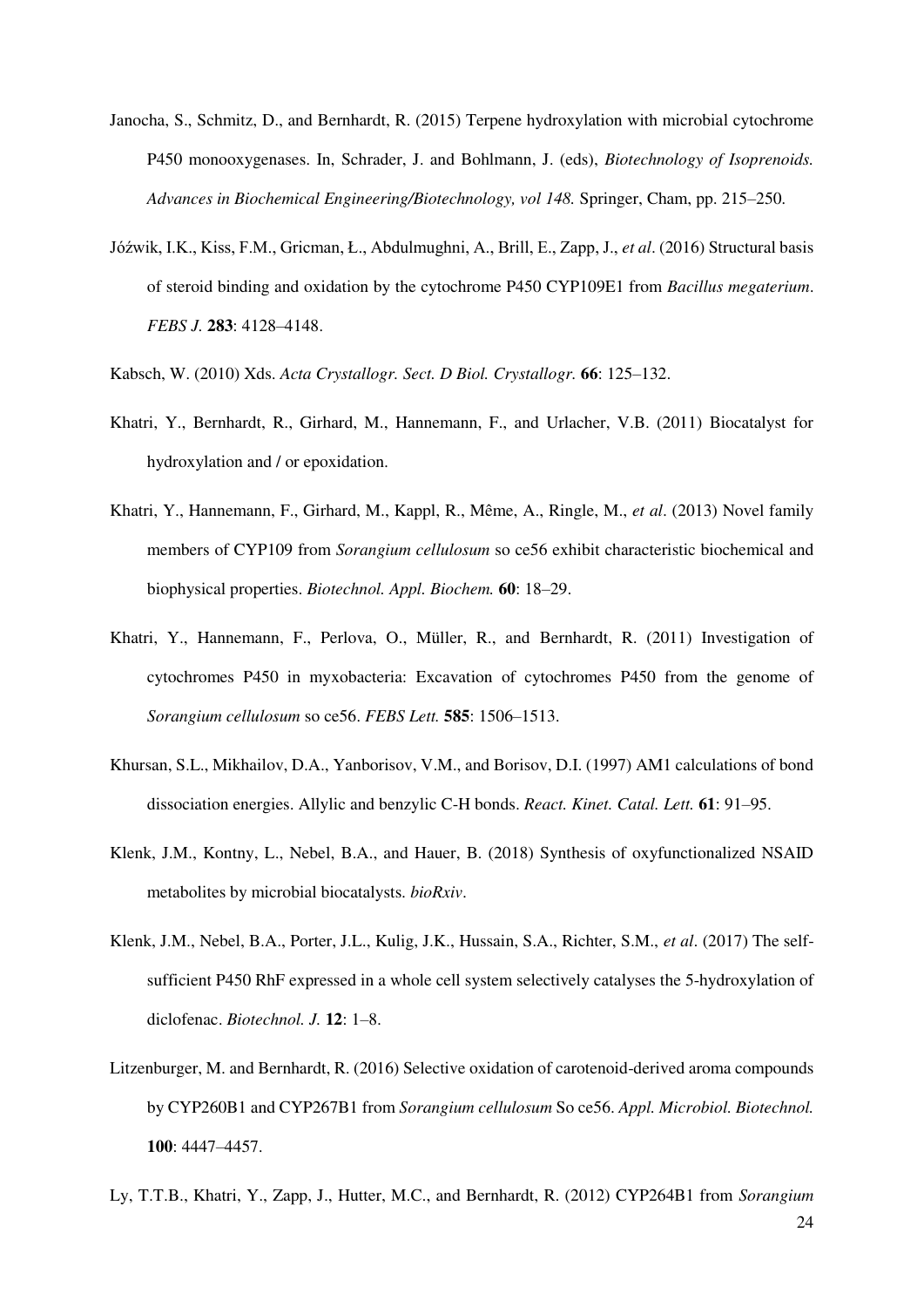*cellulosum* So ce56: a fascinating norisoprenoid and sesquiterpene hydroxylase. *Appl. Microbiol. Biotechnol.* **95**: 123–133.

- McIver, L., Leadbeater, C., Campopiano, D.J., Baxter, R.L., Daff, S.N., Chapman, S.K., and Munro, A.W. (1998) Characterisation of flavodoxin NADP<sup>+</sup> oxidoreductase and flavodoxin; key components of electron transfer in *Escherichia coli*. *Eur. J. Biochem.* **257**: 577–585.
- Murshudov, G.N., Vagin, A.A., and Dodson, E.J. (1997) Refinement of macromolecular structures by the maximum-likelihood method. *Acta Crystallogr. Sect. D Biol. Crystallogr.* **53**: 240–255.
- Nelson, D.R. (2011) Progress in tracing the evolutionary paths of cytochrome P450. *Biochim. Biophys. Acta - Proteins Proteomics* **1814**: 14–18.
- Omura, T. and Sato, R. (1964) The carbon monoxide-binding pigment of liver microsomes. *J. Biol. Chem.* **239**: 2370–2378.
- Otte, K.B. and Hauer, B. (2015) Enzyme engineering in the context of novel pathways and products. *Curr. Opin. Biotechnol.* **35**: 16–22.
- Purdy, M.M., Koo, L.S., Ortiz de Montellano, P.R., and Klinman, J.P. (2004) Steady-state kinetic investigation of cytochrome P450cam: interaction with redox partners and reaction with molecular oxygen. *Biochemistry* **43**: 271–281.
- Putkaradze, N., Litzenburger, M., Abdulmughni, A., Milhim, M., Brill, E., Hannemann, F., and Bernhardt, R. (2017) CYP109E1 is a novel versatile statin and terpene oxidase from *Bacillus megaterium*. *Appl. Microbiol. Biotechnol.* **49**: 1–15.
- Reisky, L., Büchsenschütz, H.C., Engel, J., Song, T., Schweder, T., Hehemann, J.-H., and Bornscheuer, U.T. (2018) Oxidative demethylation of algal carbohydrates by cytochrome P450 monooxygenases. *Nat. Chem. Biol.* **14**: 342–344.
- Scheps, D., Malca, S.H., Hoffmann, H., Nestl, B.M., and Hauer, B. (2011) Regioselective ωhydroxylation of medium-chain n-alkanes and primary alcohols by CYP153 enzymes from *Mycobacterium marinum* and *Polaromonas* sp. strain JS666. *Org. Biomol. Chem.* **9**: 6727–6733.
- Schifrin, A., Litzenburger, M., Ringle, M., Ly, T.T.B., and Bernhardt, R. (2015) New sesquiterpene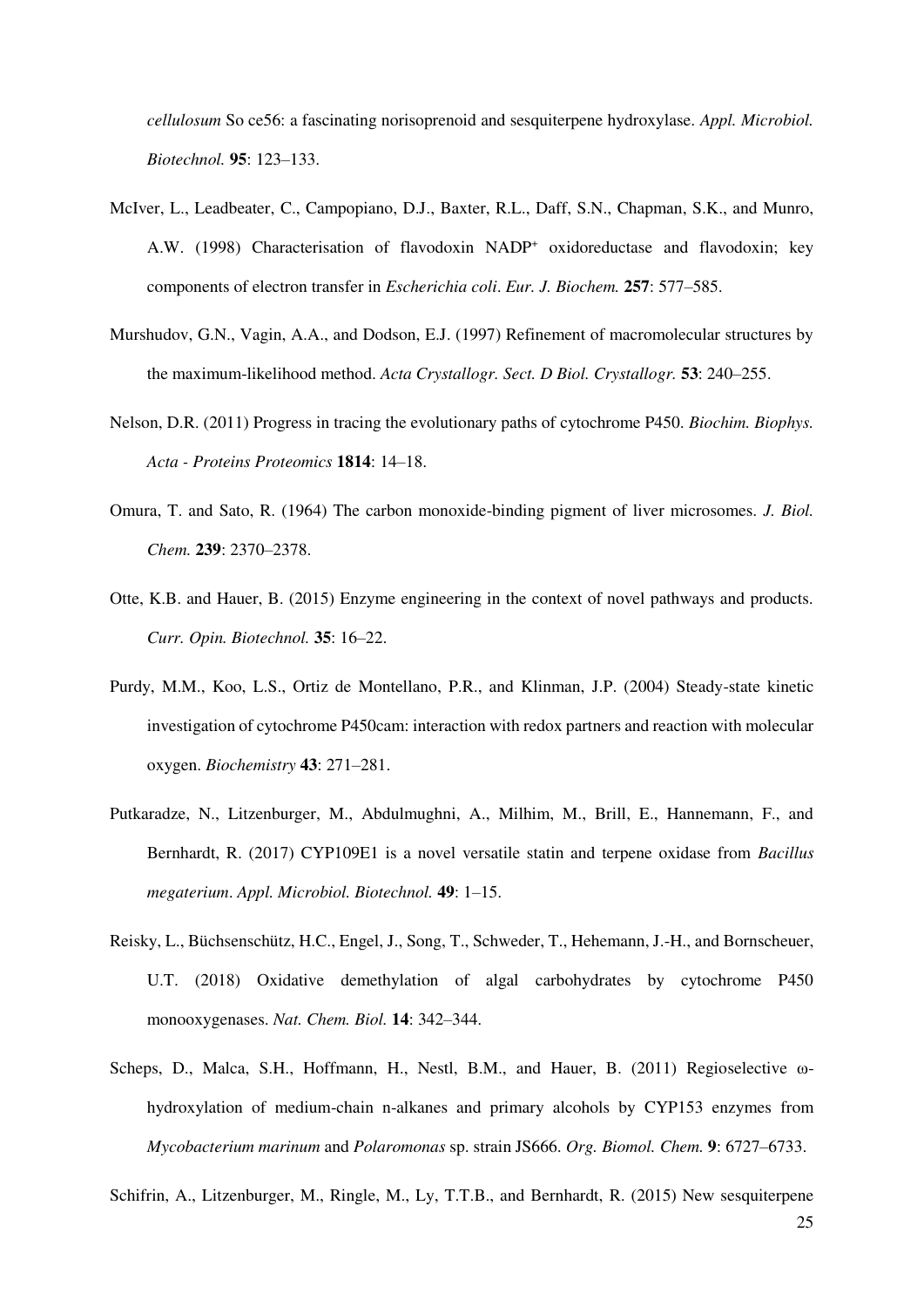oxidations with CYP260A1 and CYP264B1 from *Sorangium cellulosum* so ce56. *ChemBioChem* **16**: 2624–2632.

- Schneiker, S., Perlova, O., Kaiser, O., Gerth, K., Alici, A., Altmeyer, M.O., et al. (2007) Complete genome sequence of the myxobacterium *Sorangium cellulosum*. *Nat. Biotechnol.* **25**: 1281–1289.
- Seifert, A. and Pleiss, J. (2009) Identification of selectivity-determining residues in cytochrome P450 monooxygenases: a systematic analysis of the substrate recognition site 5. *Proteins* **74**: 1028–1035.
- Sharma, G., Khatri, I., and Subramanian, S. (2018) Comparative genomics of myxobacterial chemosensory systems. *J. Bacteriol.* **200**: 1–20.
- Shimkets, L.J., Dworkin, M., and Reichenbach, H. (2006) The *Myxobacteria*. In, Dworkin, M., Stanley, F., Rosenberg, E., Schleifer, K.-H., and Stackebrandt, E. (eds), *Prokaryotes*. Springer New York, New York, NY, pp. 31–115.
- Sowden, R.J., Yasmin, S., Rees, N.H., Bell, S.G., and Wong, L. (2005) Biotransformation of the sesquiterpene (+)-valencene by cytochrome P450cam and P450BM-3. *Org. Biomol. Chem.* **3**: 57– 64.
- Takahashi, S., Yeo, Y.S., Zhao, Y., O'Maille, P.E., Greenhagen, B.T., Noel, J.P., *et al*. (2007) Functional characterization of premnaspirodiene oxygenase, a cytochrome P450 catalyzing regio- and stereospecific hydroxylations of diverse sesquiterpene substrates. *J. Biol. Chem.* **282**: 31744–31754.
- Trott, O. and Olson, A.J. (2010) AutoDock Vina: improving the speed and accuracy of docking with a new scoring function, efficient optimization and multithreading. *J. Comput. Chem.* **31**: 455–461.
- Urlacher, V.B. and Girhard, M. (2012) Cytochrome P450 monooxygenases: an update on perspectives for synthetic application. *Trends Biotechnol.* **30**: 26–36.
- Urlacher, V.B., Makhsumkhanov, A., and Schmid, R.D. (2006) Biotransformation of β-ionone by engineered cytochrome P450 BM-3. *Appl. Microbiol. Biotechnol.* **70**: 53–59.
- Urlacher, V.B. and Schmid, R.D. (2006) Recent advances in oxygenase-catalyzed biotransformations. *Curr. Opin. Chem. Biol.* **10**: 156–161.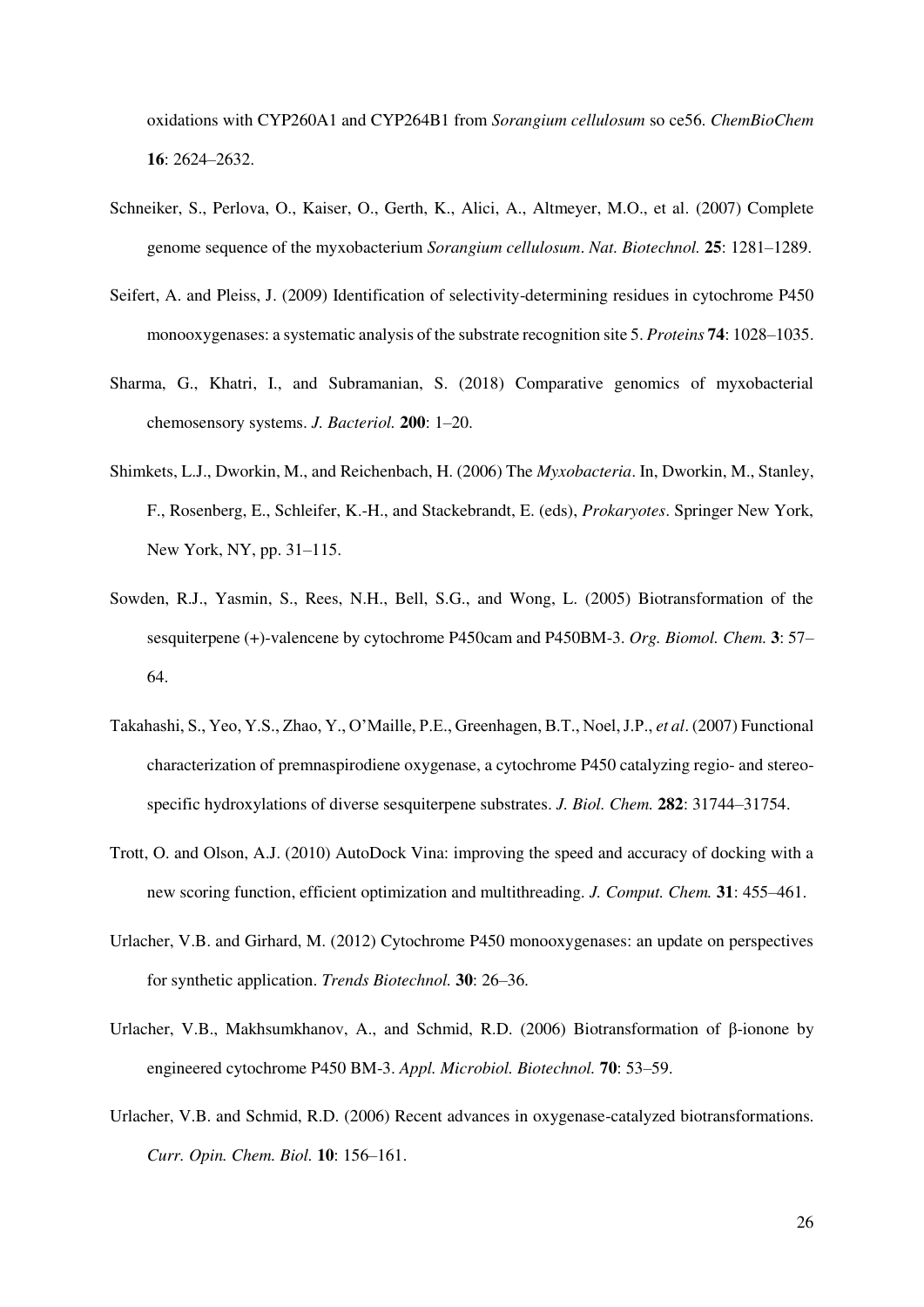- Vagin, A.A. and Teplyakov, A. (1997) Molrep: An automated program for molecular replacement. *J. Appl. Crystallogr.* **30**: 1022–1025.
- Venkataraman, H., Beer, S.B.A. De, Geerke, D.P., Vermeulen, N.P.E., and Commandeur, J.N.M. (2012) Regio- and stereoselective hydroxylation of optically active α-ionone enantiomers by engineered cytochrome P450 BM3 mutants. *Adv. Synth. Catal.* **354**: 2172–2184.
- Whitehouse, C.J.C., Bell, S.G., and Wong, L.-L. (2012) P450(BM3) (CYP102A1): connecting the dots. *Chem. Soc. Rev.* **41**: 1218–1260.
- Winter, G. (2010) Xia2: An expert system for macromolecular crystallography data reduction. *J. Appl. Crystallogr.* **43**: 186–190.
- Yu, F., Okamoto, S., Harada, H., Yamasaki, K., Misawa, N., and Utsumi, R. (2011) *Zingiber zerumbet* CYP71BA1 catalyzes the conversion of α-humulene to 8-hydroxy-α-humulene in zerumbone biosynthesis. *Cell. Mol. lLfe Sci.* **68**: 1033–1040.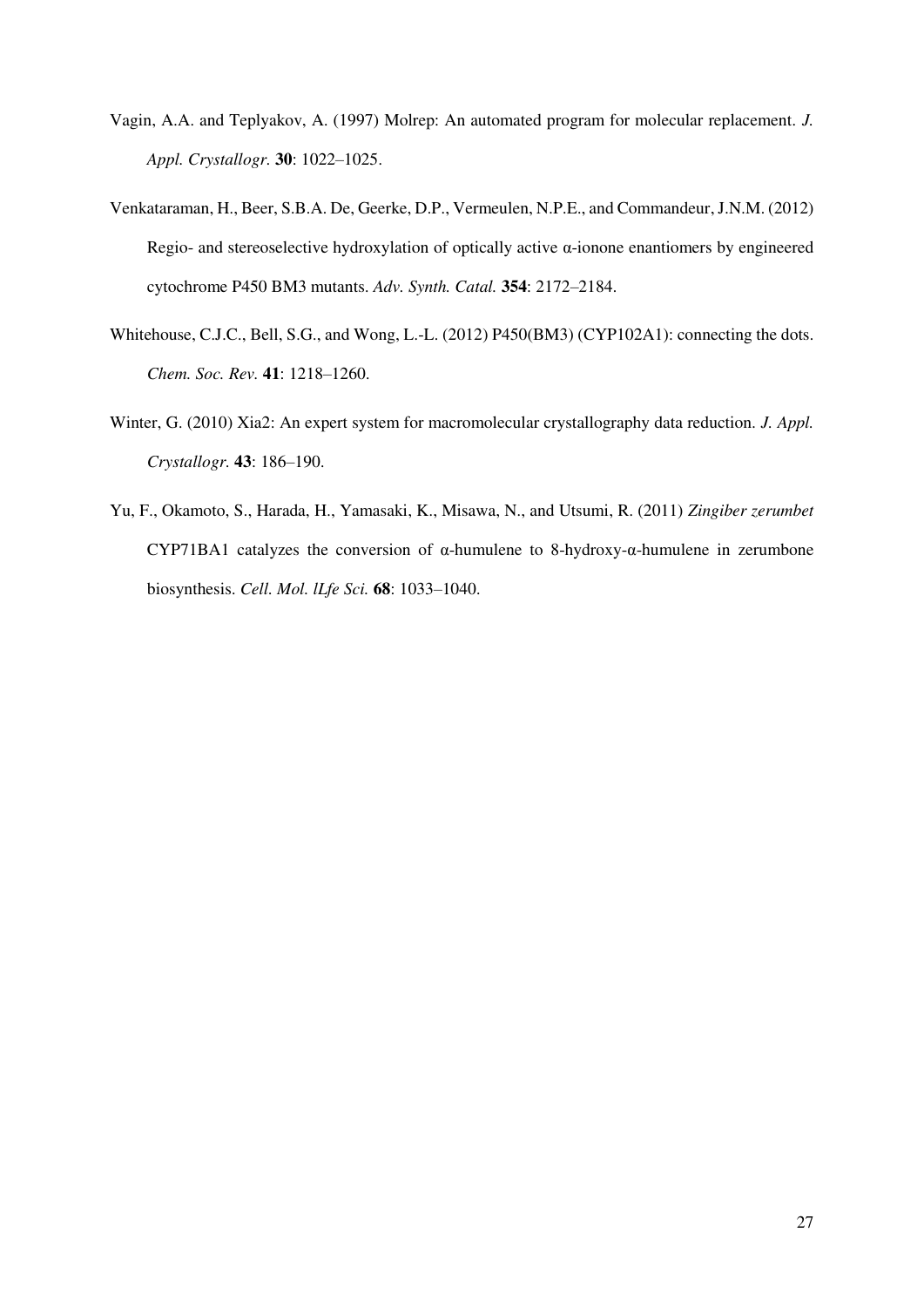#### **Figure legends**

**Fig. 1**: Substrate spectrum of CYP109Q5 from *C. apiculatus* DSM436. *In vitro* biotransformations were performed with purified P450 (2 μM) and CamA and CamB as the redox partners for 24 h. Conversions were estimated based on the product areas relative to the internal standard carvone. 1: β-Ionone; 2: Vinylionol; 3: β-Damascone; 4: α-Ionone; 5: Pseudoionone; 6: Nootkatone; 7: Geranylacetone; 8: Nerol; 9: Linalool; 10: Limonene; 11: α-Terpineol; 12: Carvone; 13: Thujene; 14: β-Caryophylleneoxide; 15: β-Caryophyllene; 16: Camphor; 17: α-Humulene; 18: Longifolene; 19: β-Bisabolene; 20: Premnaspirodiene; 21: Valencene; 22: Nerolidol; 23: Zerumbone; 24: Ibuprofen; 25: *cis*-Stilbene; 26: Diclofenac; 27: Mefenamic acid; 28: Testosterone; 29: Progesterone.

**Fig. 2**: Crystal structure of CYP109O5. The Monomer as well as a comparison with the vitamin D3 25-hydroxylase from *Pseudonocardia autotrophica* (PDB code 5GNL, *grey*) are shown with the heme in *orange*. The main difference in both structures is the movement of the N58-P77 loop in CYP109Q5 (*blue*) bringing W61 and V80 to the substrate access channel.

**Fig. 3**: Strategy of the rational enzyme design of CYP109Q5. The substrates β-ionone (*blue, left*) and premnaspirodiene (*blue, right*) were modeled in the active pocket using the AutoDock Vina algorithm implemented in YASARA. *Right*: The surfaces of the amino acids for mutagenesis are shown in green which were selected based on literature data (3DM-database) and contacts to the ligands.

**Fig. 4**: CYP109Q5 *in vitro* product formation and distribution using β-ionone (A and C) and premnaspirodiene (B and D) as substrates. The CYP109Q5 wild-type, selected variants and in case of β-ionone CYP109B1 from *B. subtilis* were tested as purified enzymes with CamA and CamB as redox partners. Biotransformations were performed with 2 μM purified P450 and 1 mM substrate for 2 h and analyzed by GC-FID and GC-MS. For the quantification of the products 0.2 mM carvone was used as internal standard. A threshold value of 0.07 (area product divided by area of internal standard) was defined for each product and total product formation was normalized on the wild-type CYP109Q5. Following values of area product divided by area internal standard were reached with the purified wild-type enzyme: 4.25 (β-ionone); 0.44 (premnaspirodiene).

**Fig. 5**: CYP109Q5-catalyzed oxyfunctionalization of β-ionone. The *in vitro* product distribution is presented for the wild-type and a selection of variants. The products 2-hydroxy-, 3-hydroxy- and 4-hydroxy-β-ionone were identified by NMR spectroscopy.

**Fig. 6**: Comparison of active pockets of CYP101C1 from *N. aromaticivorans* and CYP109Q5 from *C. apiculatus*. In the case of the CYP109Q5 crystal structure, the substrate β-ionone (*blue*) was bound into the active pocket using AutoDock Vina. *Top*, *left*: CYP101C1 co-crystallized with β-ionone, PDB file: 3OFU*; Top*, *right*: crystal structure of CYP109Q5 wild-type with β-ionone*; Bottom*, *left*: Lateral view of the active site of the wild-type CYP109Q5; *Bottom*, *right*: Lateral view of the active pocket of the CYP109Q5 variant A280V/T229L with the two docking results (*blue* and *yellow*) exhibiting the highest binding energy. *In silico* mutagenesis was performed by YASARA and the structure was subsequently energy minimized.